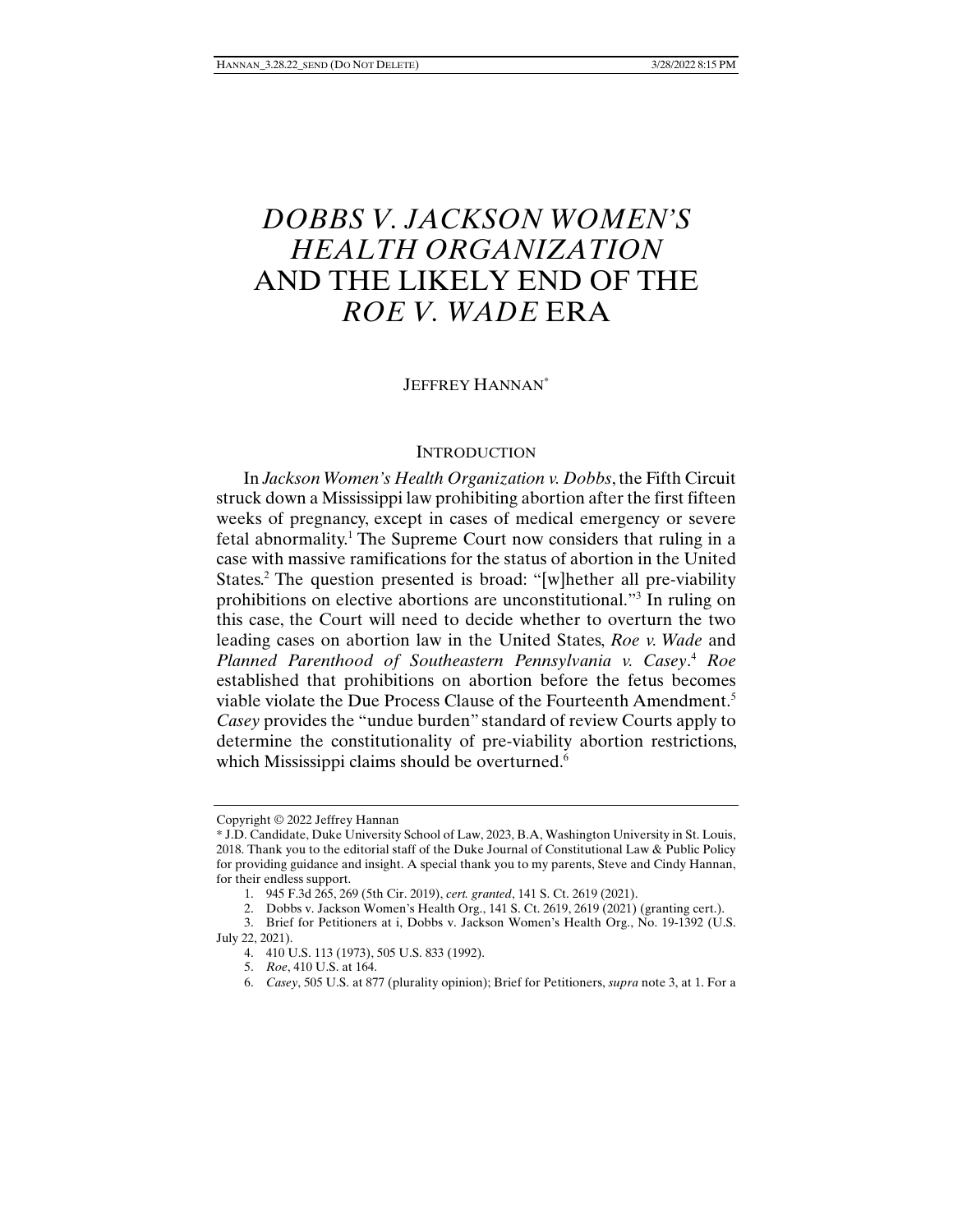This commentary will examine the parties' arguments and assess several possible outcomes in this case. As the respondents convincingly argue, the Court should uphold *Roe* and *Casey* and strike down the Mississippi law. The Court should reach this conclusion by finding that these cases were correctly decided, the precedents are workable, the precedents have not been outmoded by legal or factual developments, and the precedents engender significant reliance interests.

#### I. FACTS

In 2018, the Mississippi Legislature passed the "Gestational Age Act."7 This Act prohibits abortion after fifteen weeks' gestation except in cases of "medical emergency" or "severe fetal abnormality."8 Medical emergencies involve cases in which a physician determines that an abortion is necessary to preserve the life of a pregnant woman whose life is endangered . . . or when the continuation of the pregnancy will create a serious risk of substantial and irreversible impairment of a major bodily function."9 Severe fetal abnormality encompasses cases in which the fetus is incapable of life outside the womb.10 Physicians that violate this law are subject to sanctions and may have their medical licenses revoked. $11$ 

The legislature based this prohibition on several medical findings regarding prenatal development.12 The statute notes that abortion "carries significant physical and psychological risks" to mothers.13 It identifies potential medical complications from abortions.14 The law states that the Legislature has deemed the usual means of performing abortion after fifteen weeks' gestation to be a "barbaric practice" that is "dangerous" and "demeaning to the medical profession."15

discussion of the undue burden standard, see *infra* Section III.

 <sup>7. 2018</sup> MISS. LAWS 393 (codified at MISS. CODE ANN. § 41-41-191 (2018)). This commentary will refer to this statute as "the Mississippi statute," "the Mississippi law," "the statute," or "the law."

 <sup>8.</sup> MISS. CODE ANN. § 41-41-191(4)(b) (2018).

 <sup>9.</sup> *Id.* § 41-41-191(3)(j). The statute refers only to pregnant "women" throughout its text. Similarly, both parties' filings consider only pregnant "women," as do all relevant cases cited in this commentary. While this terminology excludes people of other gender identities who become pregnant, this terminology will be used throughout this commentary to conform to the language in these sources.

 <sup>10.</sup> *Id.* § 41-41-191(3)(h).

 <sup>11.</sup> *Id.* § 41-41-191(6).

 <sup>12.</sup> *Id.* § 41-41-191(2)(b).

 <sup>13.</sup> *Id.* § 41-41-191(2)(b)(ii).

 <sup>14.</sup> *Id.* § 41-41-191(2)(b)(iv).

 <sup>15.</sup> *Id.* § 41-41-191(2)(b)(i)(8).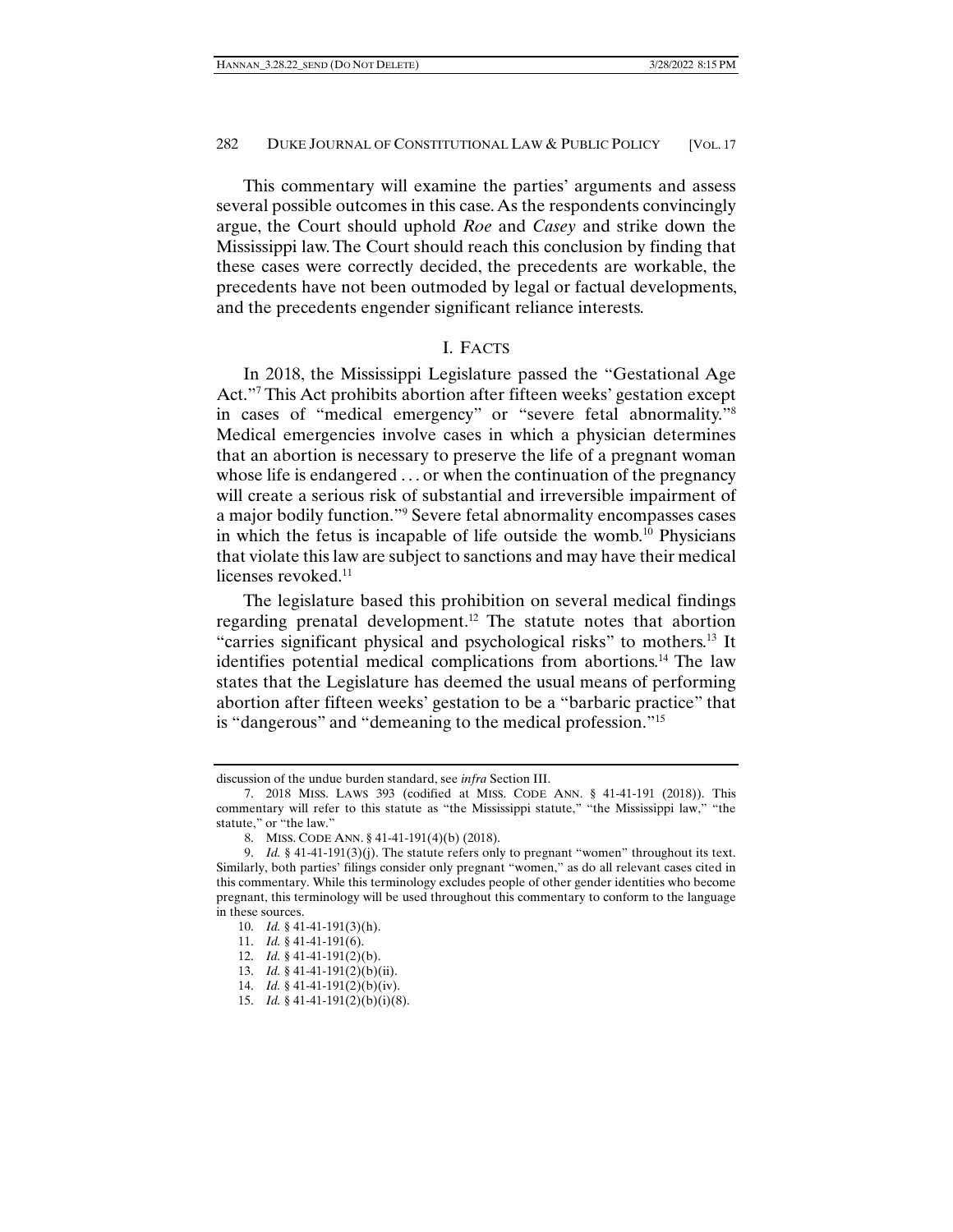#### II. PROCEDURAL HISTORY

Respondents in this case are Jackson Women's Health Organization—the only abortion clinic in Mississippi—and one of the Organization's physicians.16 Respondents sued Thomas Dobbs, the Mississippi State Health Officer, to prevent the enforcement of the Gestational Age Act.<sup>17</sup> Respondents argued that the statute violated the substantive liberty rights of their patients by preventing abortion prior to fetal viability, in direct contravention of the Due Process Clause.<sup>18</sup>

After granting a temporary restraining order blocking implementation of the statute, $19$  the District Court for the Southern District of Mississippi granted a permanent injunction and struck down the law for violating women's Fourteenth Amendment due process rights.<sup>20</sup> The Fifth Circuit affirmed.<sup>21</sup> The court distinguished between a *regulation* on abortion prior to viability—which may be lawful if the regulation does not impose an undue burden on the woman's right to choose an abortion—and a *per se* unconstitutional ban on pre-viability abortions, which the court held described the Gestational Age Act.<sup>22</sup>

After the temporary restraining order, the Mississippi Legislature enacted an even stricter law prohibiting physicians from performing abortions after a fetus's heartbeat is detected.23 The District Court similarly ordered a preliminary injunction, which the Fifth Circuit affirmed.24 On petition, the Supreme Court granted certiorari as to one

 <sup>16.</sup> Petition for Writ of Certiorari at 1, 9, Dobbs v. Jackson Women's Health Org., 141 S. Ct. 2619 (2021) (No. 19-1392).

 <sup>17.</sup> *Id.* at ii. This commentary will refer to Petitioners as "Mississippi" throughout.

 <sup>18.</sup> Complaint at 39, Jackson Women's Health Org. v. Currier, 2018 U.S. Dist. LEXIS 45080, *aff'd sub nom.* Jackson Woman's Health Org. v. Dobbs, 945 F.3d 265 (5th Cir. 2019), *cert. granted* 141 S. Ct. 2619 (U.S. 2021); *see also* U.S. CONST. amend. XIV, § 1 ("No state shall . . . deprive any person of life, liberty, or property, without due process of law . . . .").

 <sup>19.</sup> Jackson Women's Health Org. v. Currier, 2018 U.S. Dist. LEXIS 45080, at \*3, *aff'd sub nom.* Jackson Woman's Health Org. v. Dobbs, 945 F.3d 265 (5th Cir. 2019), *cert. granted* 141 S. Ct. 2619 (U.S. 2021).

 <sup>20.</sup> Jackson Women's Health Org. v. Currier, 349 F. Supp. 3d 536, 537–38 (S.D. Miss. 2018), *aff'd sub nom.* Jackson Woman's Health Org. v. Dobbs, 945 F.3d 265 (5th Cir. 2019), *cert. granted* 141 S. Ct. 2619 (U.S. 2021).

 <sup>21.</sup> *Dobbs*, 945 F.3d at 269.

 <sup>22.</sup> *Id.* For a discussion of the "undue burden standard used to determine whether previability regulations on abortion are unconstitutional, see *infra* Section III.

 <sup>23. 2019</sup> MISS. LAWS 349 (codified at MISS. CODE ANN. § 41-41-34.1 (2021)). Fetal heartbeats are usually detectable after approximately six weeks' gestation. Jane Chertoff, *How Early Can You Hear Baby's Heartbeat on Ultrasound and By Ear?*, HEALTHLINE (Sept. 26, 2018), https://www.healthline.com/health/pregnancy/when-can-you-hear-babys-heartbeat.

 <sup>24.</sup> Jackson Women's Health Org. v. Dobbs, 951 F.3d 246, 248 (5th Cir. 2020) (per curium).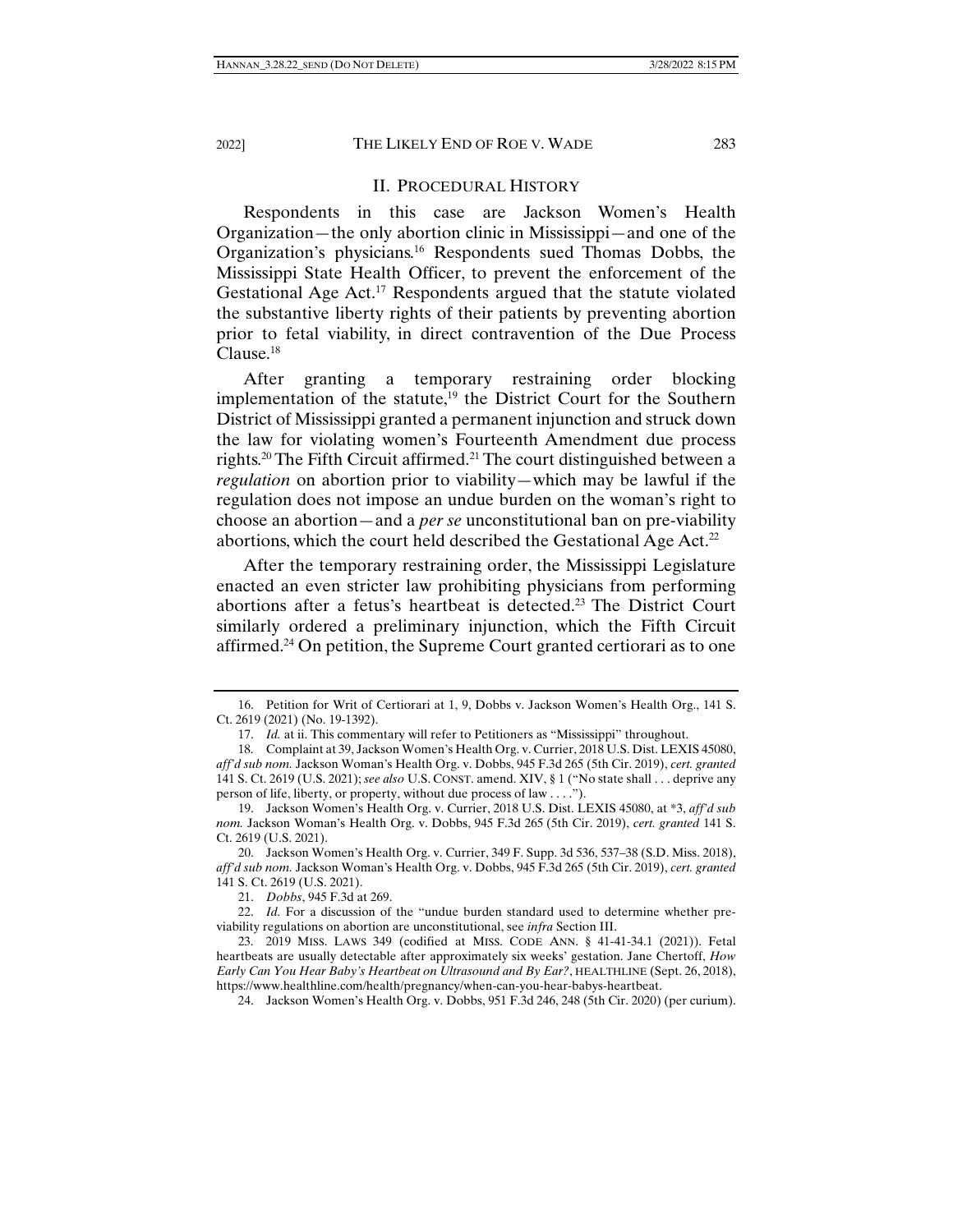question: "[w]hether all pre-viability prohibitions on elective abortions are constitutional."25

#### III. LEGAL BACKGROUND

The legality of abortion has evolved over time and has traditionally depended in part on the stage of the fetus's development.<sup>26</sup> Abortion in England was first criminalized in 1803.<sup>27</sup> Abortion of a fetus after "quickening"—the time when the fetus first recognizably moves *in utero*, at approximately sixteen to eighteen weeks—constituted a capital offense, whereas pre-quickening abortions were punished less severely.<sup>28</sup> In the United States, by 1840, only eight States had statutes addressing abortion.29 By the 1950s, most states had banned abortion in nearly all circumstances, unless necessary to save the life of the mother.<sup>30</sup>

In the seminal case on abortion regulation in the United States, *Roe v. Wade*, the Supreme Court recognized a woman's fundamental right to receive an abortion, subject to some limitations.31 In *Roe*, an anonymous pregnant woman sought declaratory and injunctive relief from Texas's law prohibiting her from receiving an abortion absent medical necessity.<sup>32</sup> The Court stated that the Constitution guarantees a fundamental right to personal privacy, emerging out of the confluence of the First, Fourth, Fifth, Ninth, and Fourteenth Amendments.<sup>33</sup> The Court especially highlighted "the Fourteenth Amendment's concept of personal liberty and restrictions upon state action" as a source of this right.34 The Court found that this privacy right "encompass[es] a woman's decision whether or not to terminate her pregnancy."35

The Court noted challenges that pregnant women face, including "a distressful life and future" due to an unwanted child, "[p]sychological harm," impacts on "mental and physical health" from childcare, and

 <sup>25.</sup> *See* Petition for Writ of Certiorari, *supra* note 16, at i (stating question one as "[w]hether all pre-viability prohibitions on elective abortions are constitutional"); Dobbs v. Jackson Women's Health Org., 141 S. Ct. 2619, 2619 (2021) (granting certiorari as to question one).

 <sup>26.</sup> Roe v. Wade, 410 U.S. 113, 133–35.

 <sup>27.</sup> *Id.* at 136.

 <sup>28.</sup> *Id.* at 132–33, 136.

 <sup>29.</sup> *Id.* at 138–39.

 <sup>30.</sup> *Id.* at 139.

 <sup>31.</sup> *Id.* at 155.

 <sup>32.</sup> *Id.* at 120.

 <sup>33.</sup> *Id.* at 152.

 <sup>34.</sup> *Id.* at 153.

 <sup>35.</sup> *Id.*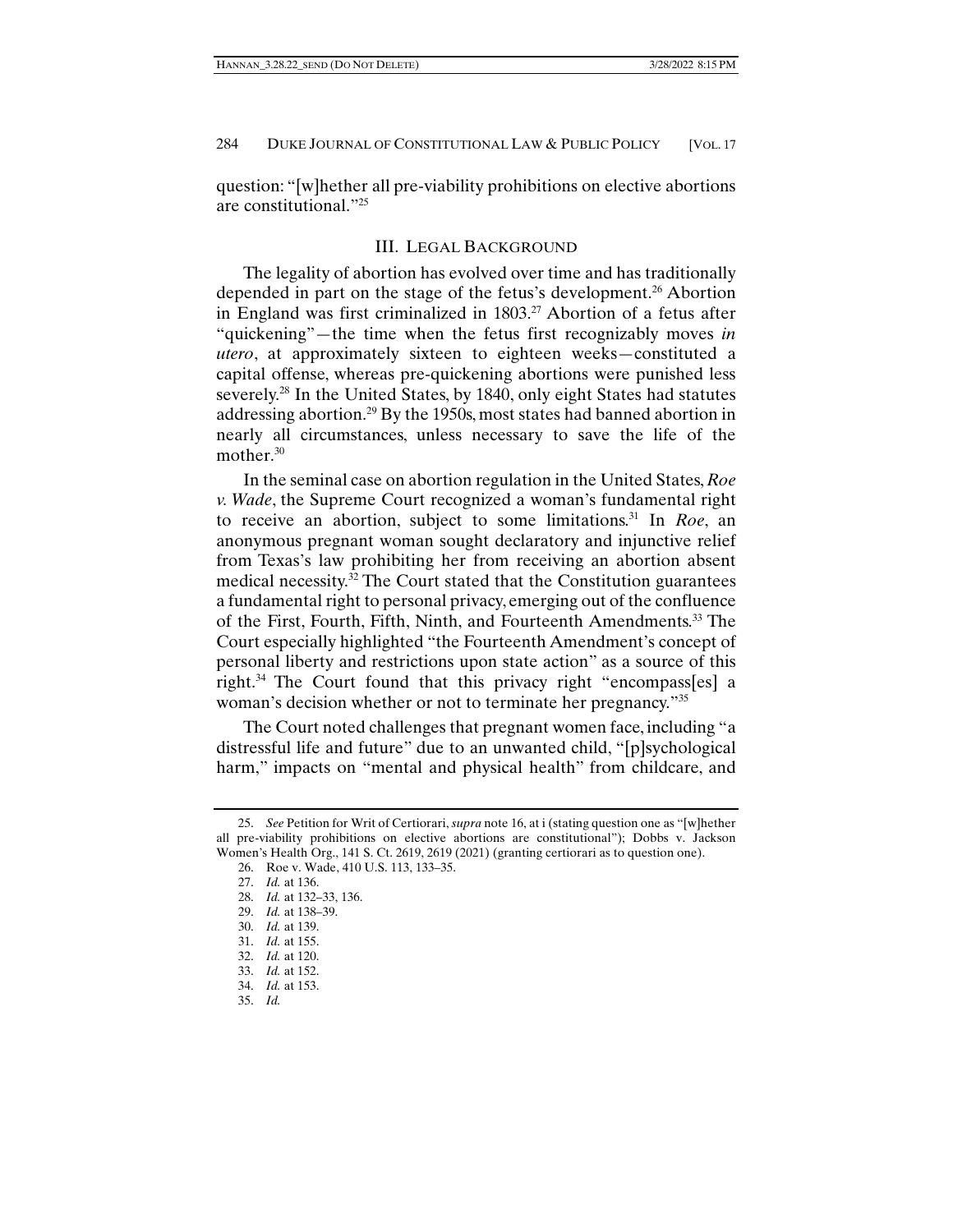social stigmatization for unwed mothers.<sup>36</sup> The Court, however, also recognized the government's "important interests in safeguarding health, in maintaining medical standards, and in protecting potential life. $"37$ 

To reconcile these competing interests, the Court in *Roe* adopted a trimester framework.38 Under the trimester framework, state governments were prohibited from banning or regulating firsttrimester abortions.39 Yet, state governments *could* regulate secondtrimester abortions in the interest of protecting the mother's health.<sup>40</sup> Then, after the fetus becomes viable at the beginning of the third trimester, states could outright ban abortions to protect the fetus's interest in "potential life," except when abortions are necessary to protect the mother's life or health.41 This structure reflected the Court's reasoning that the government's interest in safeguarding health and protecting potential life increased as the pregnancy progressed.42 The Court struck down the Texas law because it prohibited elective abortions in the first and second trimesters.<sup>43</sup>

The Court abandoned the trimester framework in *Planned Parenthood of Southeastern Pennsylvania v. Casey*. 44 In *Casey*, five abortion clinics and one physician asked the Court to overturn a Pennsylvania law imposing several reporting, notification, and informed-consent requirements on women seeking abortions.45 The statute also imposed reporting requirements on facilities that provided abortions.46

In deciding whether to overturn precedent, the Court considered several factors. The Court primarily examined whether the resulting precedent proved workable in practice, whether subsequent legal or factual developments made outmoded the existing precedent, and whether the precedent engendered significant reliance interests since its adoption.<sup>47</sup>

 <sup>36.</sup> *Id.*

 <sup>37.</sup> *Id.* at 154.

 <sup>38.</sup> *Id.* at 163.

 <sup>39.</sup> *Id.*

 <sup>40.</sup> *Id.*

 <sup>41.</sup> *Id.* at 163–64.

 <sup>42.</sup> *Id.*

 <sup>43.</sup> *Id.* at 164.

 <sup>44. 505</sup> U.S. 833, 873 (1992) (plurality opinion).

 <sup>45.</sup> *Id.* at 844–45 (majority opinion).

 <sup>46.</sup> *Id.* at 844.

 <sup>47.</sup> *Id.* at 855.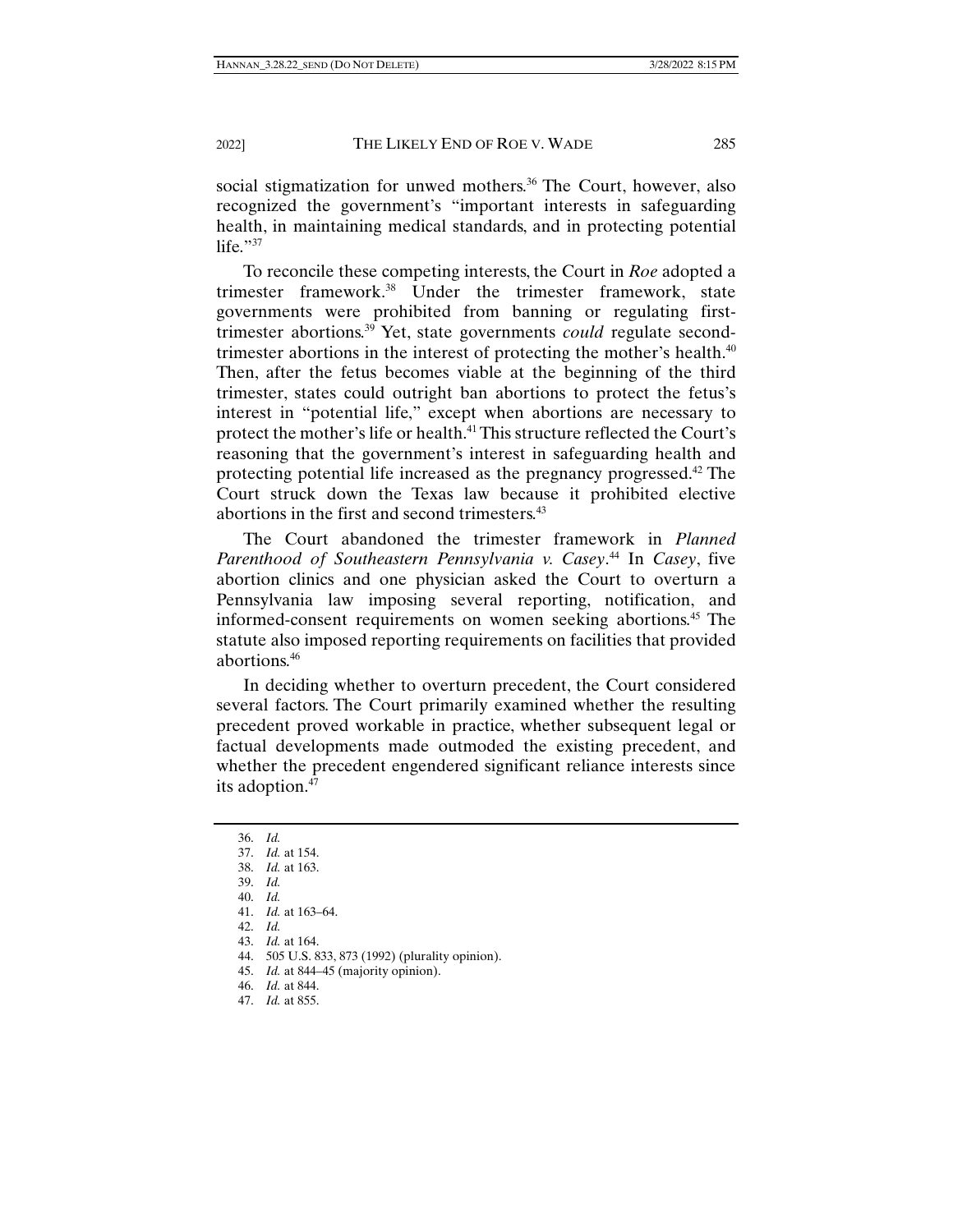The Justices splintered in their decision. A five-justice majority agreed that *stare decisis* compelled the Court to adhere to the "essential holding" of *Roe*. 48 The Court clarified that the Due Process Clause protects a woman's right to abortion before viability, the State may prohibit abortions after viability, and at all times the State has a legitimate interest in protecting both maternal and fetal health.<sup>49</sup> Justices O'Connor, Kennedy, and Souter went further, holding that a state may not enact regulations that impose an "undue burden" on a woman's ability to choose to obtain an abortion before viability.<sup>50</sup> The undue burden standard—a form of heightened scrutiny—asks whether a regulation "has the purpose or effect of placing a substantial obstacle in the path of a woman seeking an abortion of a nonviable fetus."51 The three justices applied this standard in voting to strike down Pennsylvania's requirement that abortion seekers notify their spouses because it granted husbands an effective veto over wives' abortion rights and may discourage many women from seeking abortions.<sup>52</sup> The plurality explained that "in a large fraction of the cases in which [the provision] is relevant" it imposes an undue burden.<sup>53</sup>

The undue burden standard remained unchanged for over two decades until *Whole Woman's Health v. Hellerstedt*. 54 In *Hellerstedt*, the Court struck down a Texas statute requiring that physicians performing abortions have admitting privileges at a hospital within thirty miles of the abortion location and that abortion facilities maintain the same health and safety standards as ambulatory surgical centers.<sup>55</sup> In applying the undue burden standard, the Court adopted a balancing test—examining both the burdens and benefits of the law in proportion to one another.<sup>56</sup> Using this analysis, the Court found that the

 <sup>48.</sup> *Id.* at 846.

 <sup>49.</sup> *See id.* at 874 (plurality opinion) ("Only where state regulation imposes an undue burden on a woman's ability to make this decision [to receive an abortion] does the power of the State reach into the heart of the liberty protected by the Due Process Clause.").

 <sup>50.</sup> *Id.*

 <sup>51.</sup> *Id.* at 877.

 <sup>52.</sup> *Id.* at 897.

 <sup>53.</sup> *Id.* at 895. Specifically, the opinion notes that in this "large fraction" analysis, the provision "must be judged by reference to those for whom it is an actual rather than an irrelevant restriction." *Id.* This means that courts should determine the denominator in this analysis by looking not to the *entire* pool of women under the government's jurisdiction, but rather to the pool of women who will actually be affected by the restriction. *Id.* at 894–95.

 <sup>54. 136</sup> S. Ct. 2292 (2016).

 <sup>55.</sup> *Id.* At 2300.

 <sup>56.</sup> *See id.* at 2309 ("The rule announced in *Casey* . . . requires that courts consider the burdens a law imposes on abortion access together with the benefits those laws confer.").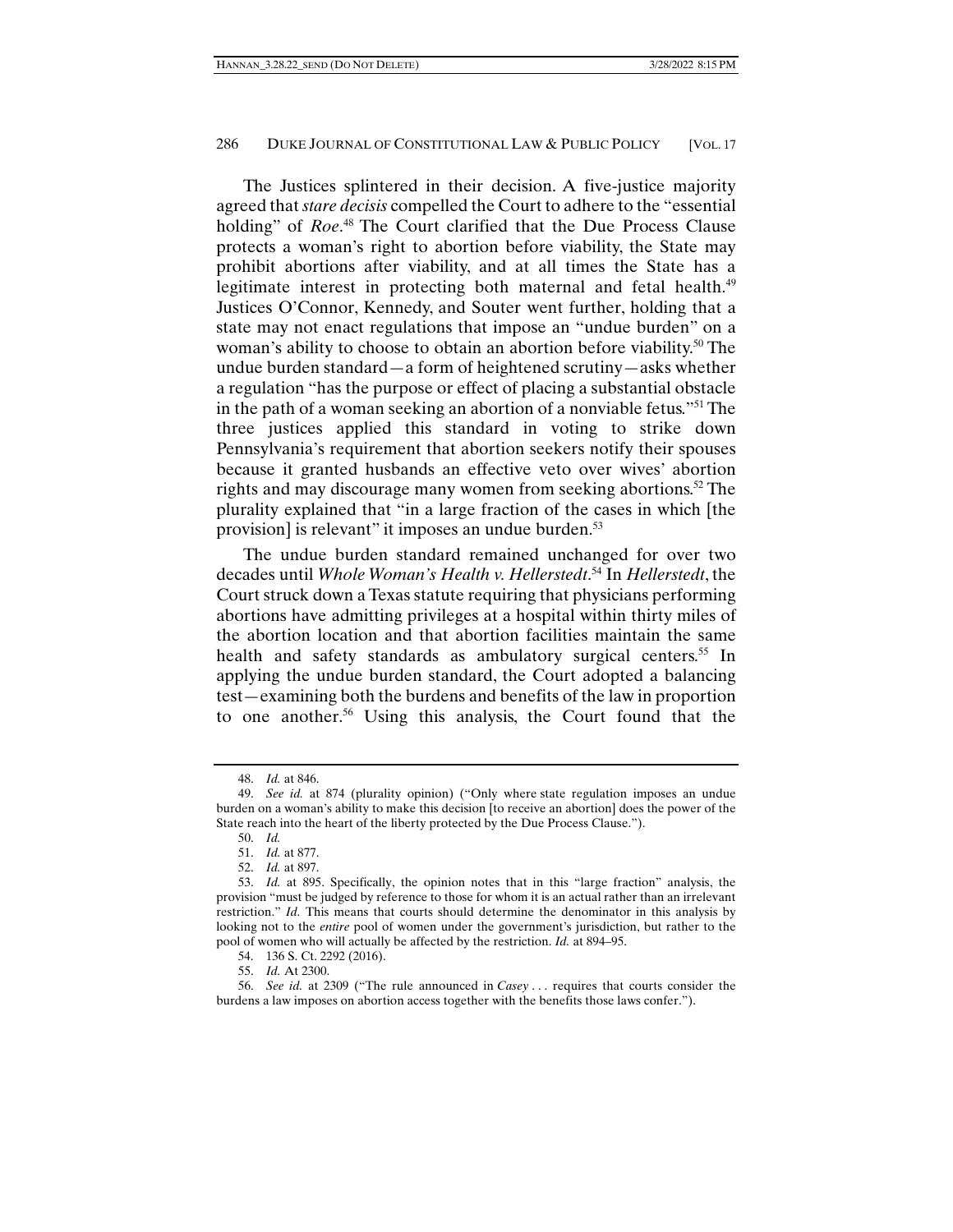requirements of the statute did not meet the undue burden standard because "neither of these provisions confers medical benefits sufficient to justify the burdens upon [abortion] access that each imposes."<sup>57</sup>

# IV. PETITIONERS' ARGUMENT

Petitioners, representing the Mississippi government, chiefly argue that the Court should overturn *Roe* and *Casey,*58 and that laws restricting pre-viability abortions should be assessed under a rational basis standard of review.59 Alternatively, Petitioners argue that even if the Court upholds the undue burden standard for abortion restrictions, the Court should at least reject a bright line rule holding that all previability abortion bans are unconstitutional.<sup>60</sup>

## *A. The Statute Meets Rational Basis Review*

Petitioners claim that sufficient justification exists to overcome *stare decisis* and overrule *Roe*'s and *Casey*'s requirements that heightened scrutiny be applied to abortion restrictions.<sup>61</sup> Their argument primarily asserts that these cases were wrongly decided, the current doctrine is "hopelessly unworkable," "[d]ecades of progress" have made the Court's precedents obsolete, and "[r]eliance interests do not support retaining" these precedents.<sup>62</sup>

First, Petitioners assert that *Roe* was wrongly decided because the Due Process Clause only protects rights that are either clearly enumerated in the Constitution or "ground[ed] in history and tradition."63 They argue that *Roe*'s "sweeping" application of the right to privacy is, conversely, "unmoored from constitutional text, structure, history, and tradition."<sup>64</sup> Petitioners then assert that abortion is "a unique act" because it "destroy[s] human life," differentiating abortion rights from all previous privacy or liberty rights recognized by the

 <sup>57.</sup> *Id.*at 2300.

 <sup>58.</sup> Brief for Petitioners, *supra* note 3, at 1.

 <sup>59.</sup> *Id.* at 11. For a description of the rational basis review courts apply to statutes challenged under the Fourteenth Amendment, see Washington v. Glucksberg, 521 U.S. 702, 728 (1997) (holding that the Constitution requires that statutes affecting non-fundamental liberty interests be "rationally related to legitimate government interests").

 <sup>60.</sup> *See* Brief for Petitioners, *supra* note 3, at 46 ("[T]his Court could reject a viability rule, clarify the undue-burden standard, and reverse on the ground that the [Gestational Age] Act does not im-pose an undue burden.")

 <sup>61.</sup> *Id.* at 14.

 <sup>62.</sup> *Id.*

 <sup>63.</sup> *Id.* at 15.

 <sup>64.</sup> *Id*. at 15–16.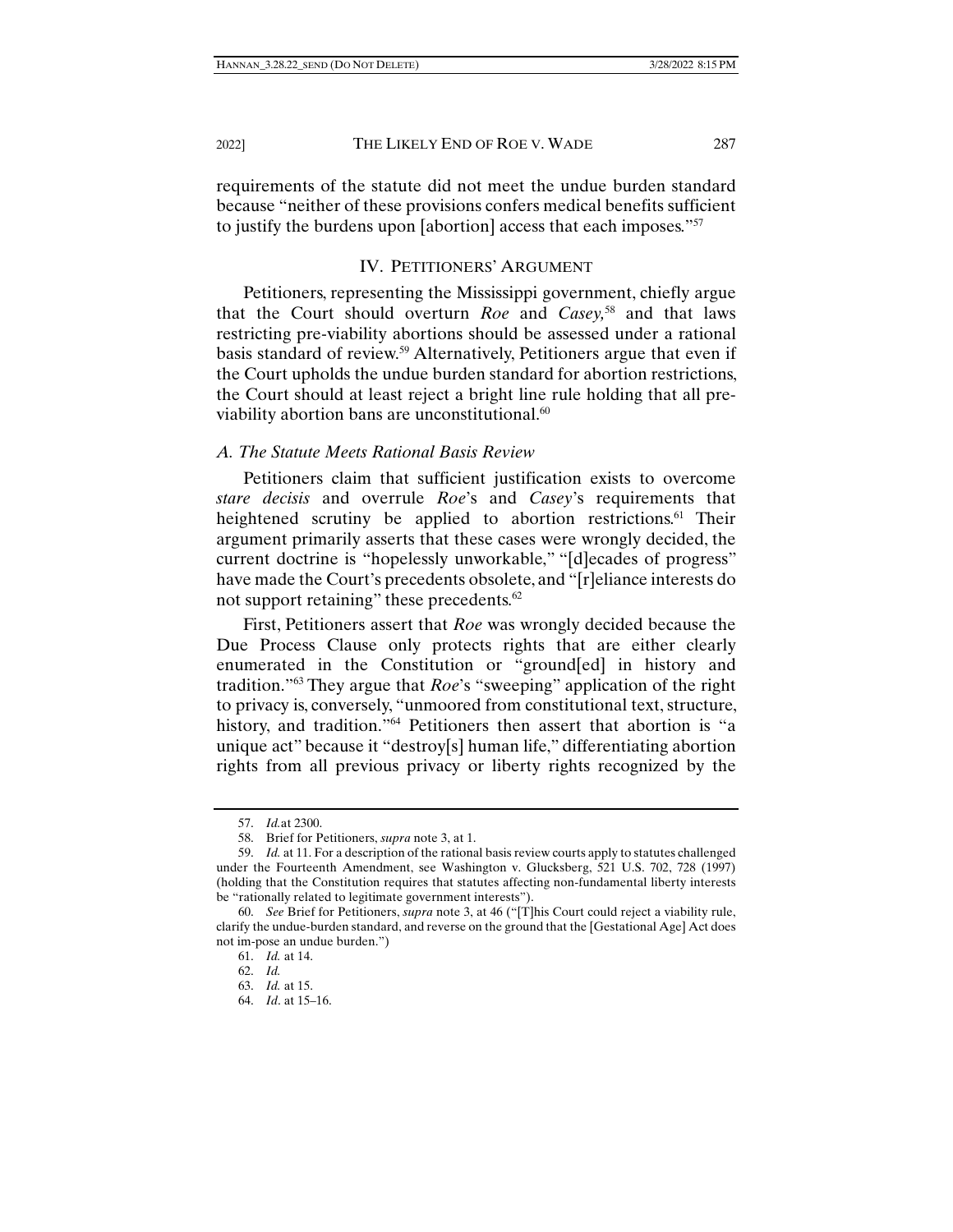Court.65 Petitioners conclude that because *Roe* and *Casey* fail to account for this distinction, they were incorrectly adjudicated and should not compel the court to adopt heightened scrutiny for abortion restrictions.<sup>66</sup>

Second, Petitioners assert that the Court's abortion precedents are "unworkable"<sup>67</sup> because there is "no objective way to decide whether a burden is 'undue.'"68 Petitioners assert that the Court faces an "administrability problem" in articulating "what *Casey* even means" given the competing interpretations of the undue burden standard in past cases applying it.69 Petitioners contend that heightened scrutiny for abortion restrictions is also unworkable because it fails to "accommodate state interests" by "diminish[ing] a State's pre-viability interests in protecting unborn life, women's health, and the medical profession's integrity."70 According to Petitioners, these interests are matters of policy and therefore should be left to state legislatures rather than to the courts.<sup>71</sup> Petitioners state that it is important that state legislatures are unencumbered by "decades-stale" precedents in adapting existing laws—especially in the wake of advances in medicine and technology, which have changed society's collective understanding of gestational development.72

Third, Petitioners assert that legal and factual developments since *Roe* and *Casey* have rendered the Court's abortion precedents outmoded.73 Petitioners note that since *Roe* and *Casey*, the Court has never held that privacy or liberty interests justify a constitutional right to end human life—be it actual or "potential" life.74 Petitioners also point to factual developments to support their claim that the Court's precedents are obsolete.75 Petitioners claim that modern social policies, such as laws preventing pregnancy discrimination and mandating

 <sup>65.</sup> *Id.*

 <sup>66.</sup> *Id.*

 <sup>67.</sup> *Id.* at 19 (quoting Montejo v. Louisiana, 556 U.S. 778, 792 (2009)).

 <sup>68.</sup> *Id.* (quoting *Casey*, 505 U.S. at 877 (plurality opinion)).

 <sup>69.</sup> *Id.* (citing June Medical Servs. L.L.C. v. Russo, 140 S. Ct. 2103, 2120–32, 2135–42, 2154–

<sup>65 (2020) (</sup>plurality opinion)). Petitioners note that the plurality opinion and Chief Justice Roberts's concurring opinion both concluded that the statute imposed an undue burden, but arrived at this conclusion after taking "different view[s]" of *Casey*, both of which differed from the dissent's view. *Id.*

 <sup>70.</sup> *Id.* at 20–21.

 <sup>71.</sup> *Id.* at 21.

 <sup>72.</sup> *Id.*

 <sup>73.</sup> *Id.* at 28.

 <sup>74.</sup> *Id.* (quoting Harris v. McRae, 448 U.S. 297, 325 (1980)).

 <sup>75.</sup> *Id.* at 29.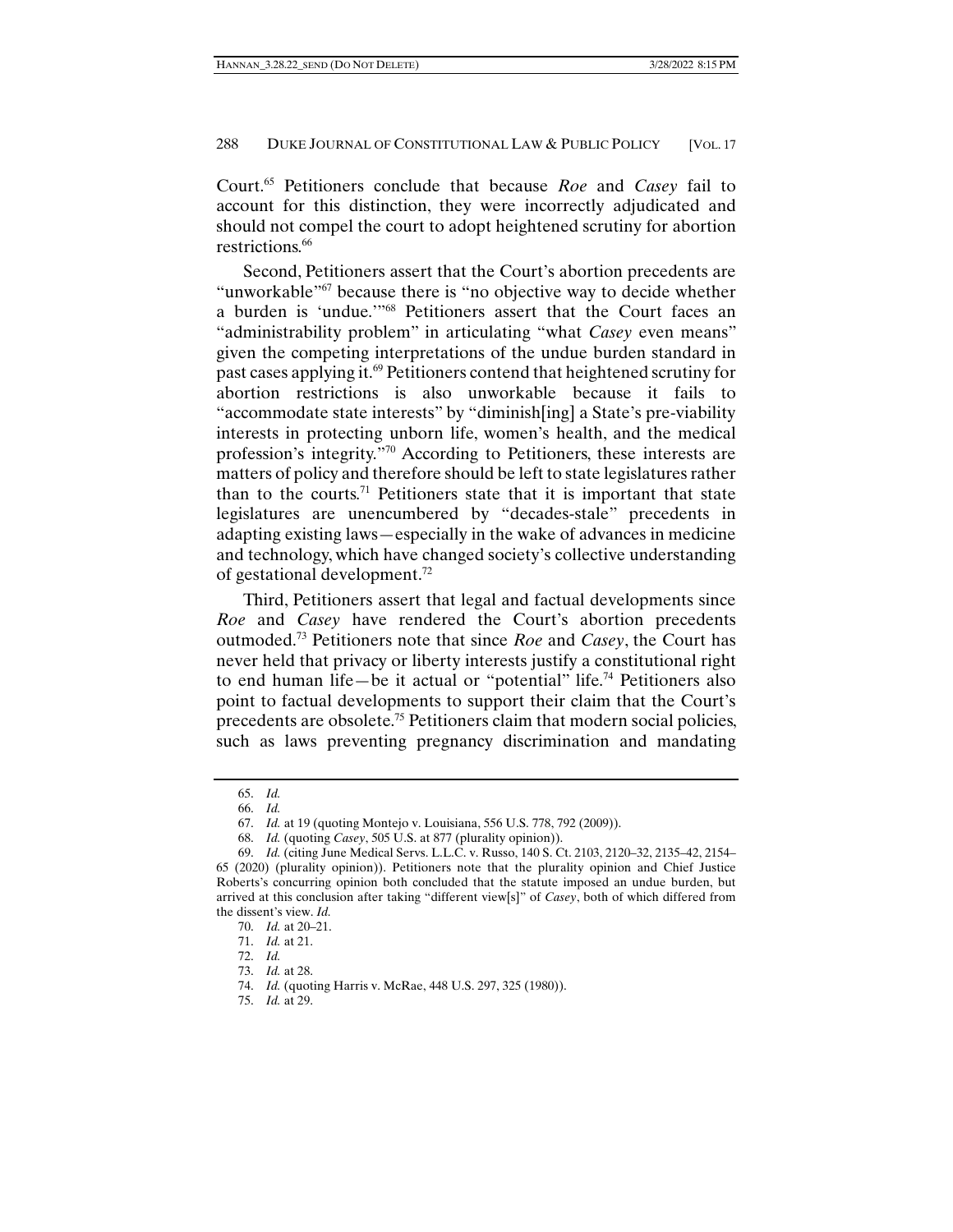parental leave, reduce unwanted pregnancies which could force women into "a distressful life and future," a primary concern for the Court in *Roe*. 76 Petitioners also emphasize "safe haven" laws which allow women to leave unwanted infants in the care of the state, as well as the increased ease of access to effective contraceptives.<sup>77</sup> They claim these laws show that abortion is not needed to "enable 'women to participate equally'" in the workforce and in social life.<sup>78</sup> According to Petitioners, this statement contradicts the assumptions that informed the plurality opinion in *Casey*. 79 Last, Petitioners discuss medical developments that have evolved since *Casey,* particularly scientific progress in assessing when fetuses are capable of experiencing pain.<sup>80</sup>

Fourth, Petitioners state that no reliance interests compel the Court to retain heightened scrutiny for abortion challenges.<sup>81</sup> Petitioners argue that claims of substantial reliance on the stability of the Court's precedents are severely undermined because abortion has always been contentious and decided in the courts on "the narrowest of margins."82 Petitioners also question whether reliance should apply to abortions at all, because abortion is "customarily … an unplanned response to … unplanned activity,"83 rather than a planned activity around which individuals could reasonably form "long-term plans and commitments."84 Petitioners note that overturning *Roe* and *Casey* would "not itself bar a single abortion"; rather, it would merely allow states to decide for themselves which abortion laws should be codified.85

Given these considerations, Petitioners assert that the court should reject heightened scrutiny in favor of rational basis review for abortion restrictions.<sup>86</sup> Petitioners conclude that the Gestational Age Act satisfies rational basis scrutiny because it rationally relates to the state's interest in protecting the lives of the unborn, $\delta$ <sup>7</sup> protecting women's

 <sup>76.</sup> *Id.* (quoting Roe v. Wade, 410 U.S. 113, 153 (1973)).

 <sup>77.</sup> *Id.*

 <sup>78.</sup> *Id.* (quoting Planned Parenthood of Southeastern Pa. v. Casey, 505 U.S. 833, 856 (1992)).

 <sup>79.</sup> *See id.* at 30 (asserting that these contraceptive developments "undercut" *Casey*'s assumption about the necessity of abortion).

 <sup>80.</sup> *Id.* (quoting MKB Mgmt. Corp. v. Stenehjem, 795 F.3d 768, 774 (8th Cir. 2015)).

 <sup>81.</sup> *Id.* at 31.

 <sup>82.</sup> *Id.* at 31–32 (quoting Payne v. Tennessee, 501 U.S. 808, 829 (1991)).

 <sup>83.</sup> *Id.* at 34 (quoting *Payne*, 501 U.S. at 856) (alteration in original).

 <sup>84.</sup> *Id*.

 <sup>85.</sup> *Id.* at 35–36.

 <sup>86.</sup> *Id.* at 36.

 <sup>87.</sup> *Id.* at 36–37.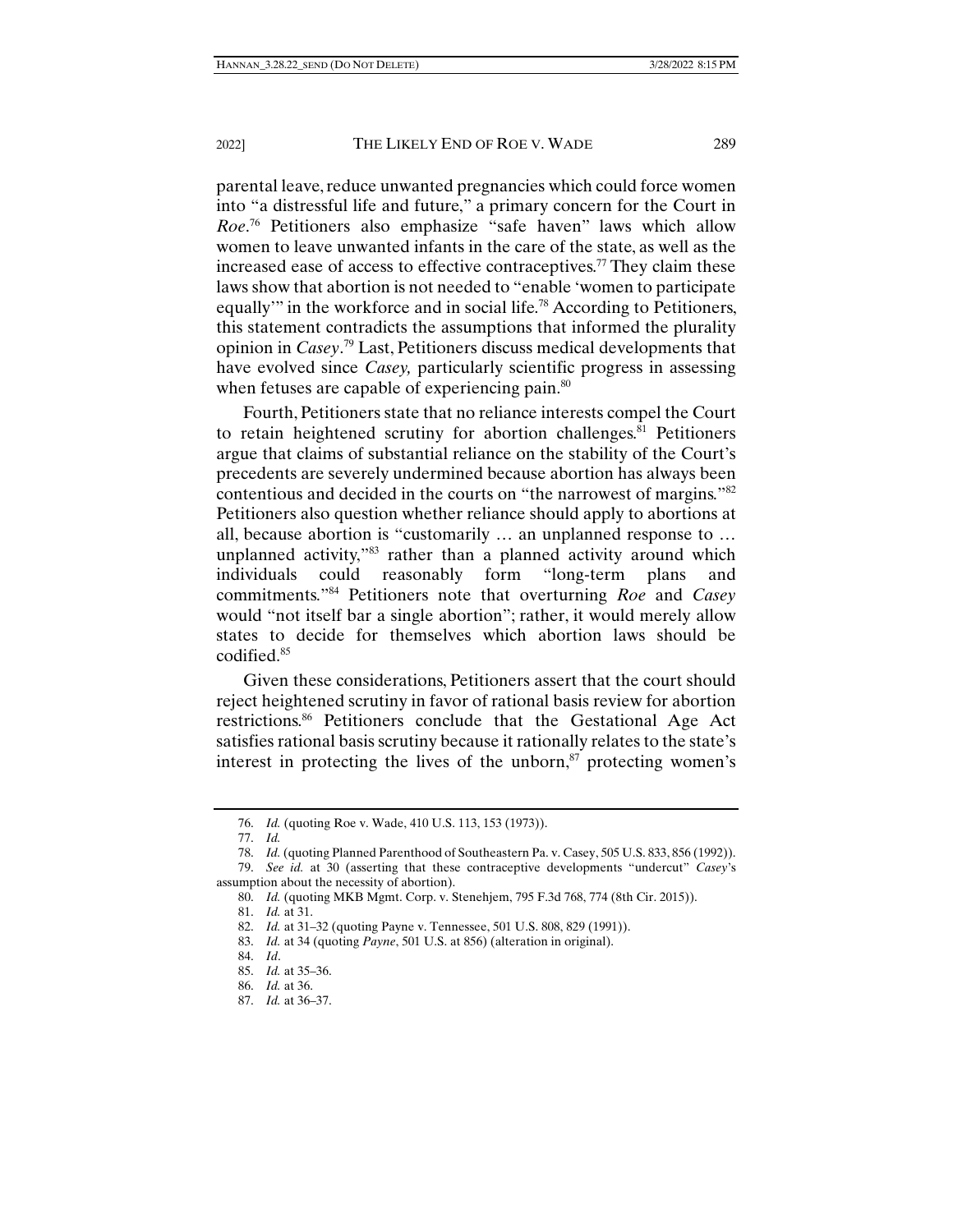health,<sup>88</sup> and protecting the integrity of the medical profession.<sup>89</sup>

#### *B. Viability is Not a Barrier to Prohibiting Abortions*

Alternatively, Petitioners contend that pre-viability abortion prohibitions may pass heightened scrutiny and that the Gestational Age Act meets this standard.<sup>90</sup> Petitioners argue that even if there exists a substantive right to abortion, nothing in the Constitution or in historical precedent mandates that viability serve as the point at which the undue burden test must begin to apply. Therefore, Petitioners contend, pre-viability restrictions are not *per se* unconstitutional.<sup>91</sup> Petitioners criticize viability as a meaningless cutoff point.<sup>92</sup> They argue that even after viability a fetus still relies on "artificial aid" to survive,  $93$ and consequently, pre-viability fetuses are similar to post-viability fetuses; they simply "need[] a little more help."94

Petitioners argue that the Gestational Age Act should be upheld under two alternative theories even if the Court maintains the viability line as the cutoff point.<sup>95</sup> First, Petitioners assert that the statute meets any level of scrutiny—even strict scrutiny—because the state's interests in protecting unborn life and maternal health, as well as the "medical profession's integrity," are "compelling" at fifteen weeks of pregnancy.96 Petitioners claim the act is narrowly tailored to these interests because it exempts abortions in cases of medical emergency or severe fetal abnormality.<sup>97</sup>

Second, Petitioners claim that the statute meets the undue burden standard articulated in *Casey*. 98 Petitioners note that *Casey's* undue burden standard does not prohibit pre-viability legislation.<sup>99</sup> For example, *Casey* upheld prohibitions on abortions for minors without

 <sup>88.</sup> *Id.* at 37.

 <sup>89.</sup> *Id.*

 <sup>90.</sup> *See id.* at 38 (asserting that the Court should reverse the Fifth Circuit's judgment that the statute is unconstitutional even if it continues to apply heightened scrutiny).

 <sup>91.</sup> *Id.* at 39.

 <sup>92.</sup> *Id.* at 40.

 <sup>93.</sup> *Id.* (quoting Roe v. Wade, 410 U.S. 113, 160 (1973)).

 <sup>94.</sup> *Id.*

 <sup>95.</sup> *Id.* at 45–46.

 <sup>96.</sup> *Id.* at 46. For a discussion of strict scrutiny, see Reed v. Town of Gilbert, 576 U.S. 155, 171 (2015) (stating that strict scrutiny requires that the Government prove that a law is "narrowly tailored" to a "compelling interest" (quoting Ariz. Free Enter. Club's Freedom Club PAC v. Bennet, 564 U.S. 721, 734 (2011))).

 <sup>97.</sup> Brief for Petitioners, *supra* note 3, at 46.

 <sup>98.</sup> *Id.* 

 <sup>99.</sup> *Id.* at 46–47.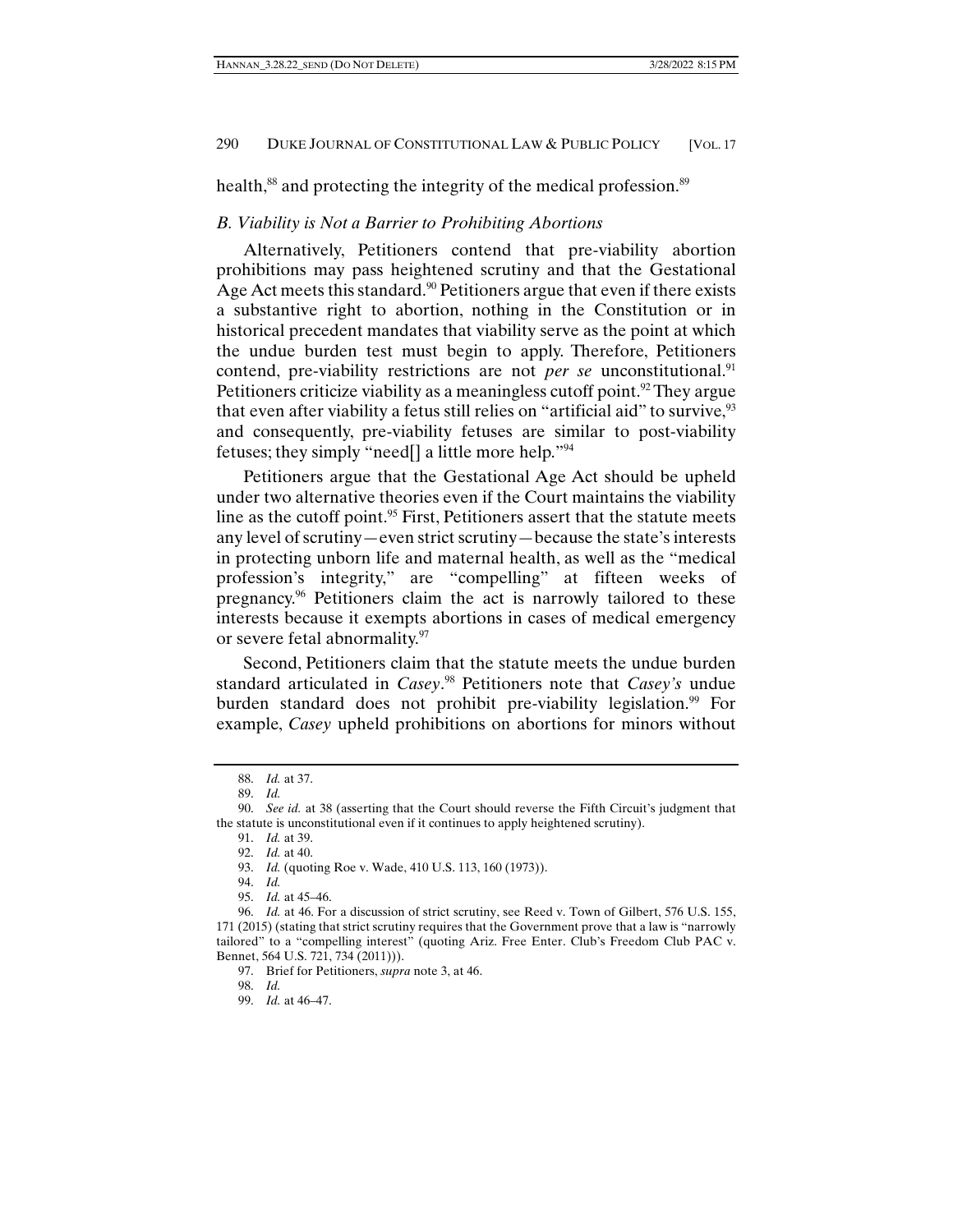parental consent or a judicial bypass, regardless of viability.<sup>100</sup> Petitioners explain that pre-viability restrictions have been constitutionally permitted where the restriction is not a substantial obstacle in a "large fraction" of relevant cases.101 Petitioners apply this analysis to the Gestational Age Act, and conclude that because Respondents only provide abortions up to 16 weeks and "at most 4.5% of the women who obtained abortions from respondents did so after 15 weeks' gestation,"102 the statute does not impose a burden on "a significant number of women."103 Furthermore, Petitioners point to evidence that over 90% of abortions in 2018 took place at or before 13 weeks' gestation, and conclude that there is no undue burden because most women seeking abortions are not affected by the statute.<sup>104</sup>

#### V. RESPONDENTS' ARGUMENT

Respondents begin their brief by asking that the Court dismiss the case entirely, noting that Petitioners originally only argued for overruling *Roe* and *Casey* in a "threadbare footnote" within their Petition for Certiorari.<sup>105</sup> Respondents state that the Court has previously thrown out cases when petitioners rely on wholly different arguments from those expressed in their petitions.106 In the remainder of the brief, Respondents chiefly argue that the Court should uphold *Roe* and *Casey*. 107 Respondents then assert that Mississippi's proposed alternative legal schemes are legally insufficient.<sup>108</sup>

#### *A. There is No Justification for Overruling Casey and Roe*

Respondents emphatically state that *Roe* and *Casey* are settled law, particularly with regard to pre-viability abortion restrictions.109

 <sup>100.</sup> *Id.*

 <sup>101.</sup> *Id.* at 47 (quoting Planned Parenthood of Southeastern Pa. v. Casey, 505 U.S. 833, 895 (1992) (plurality opinion)).

 <sup>102.</sup> *Id.*

 <sup>103.</sup> *Id.* (quoting *Casey*, 505 U.S. at 895).

 <sup>104.</sup> *Id.* (citing *CDCs Abortion Surveillance System FAQs: Abortion Surveillance—Findings and Reports*, CTRS. FOR DISEASE CONTROL AND PREVENTION (Nov. 25, 2020), https://www.cdc.gov/reproductivehealth/data\_stats/abortion.htm [https://perma.cc/33EE-Z2PY]).

 <sup>105.</sup> Brief for Respondents at 11, Dobbs v. Jackson Women's Health Org., No. 19-1392 (U.S. filed Sept. 13, 2021) (citing Petition for Writ of Certiorari, *supra* note 16, at 5–6 n.1).

 <sup>106.</sup> *Id.* (quoting Visa Inc. v. Osborn, 137 S. Ct. 289, 289–90 (2016) (mem.)).

 <sup>107.</sup> *Id.*

 <sup>108.</sup> *Id.* at 43 ( "Its barebones discussion of its proposed alternatives highlights that *any*  abandonment of viability would be no different than overturning *Casey* and *Roe* entirely.").

 <sup>109.</sup> *See id.* at 4–5 ("For all the reasons the Court so deliberately set forth in *Casey*, that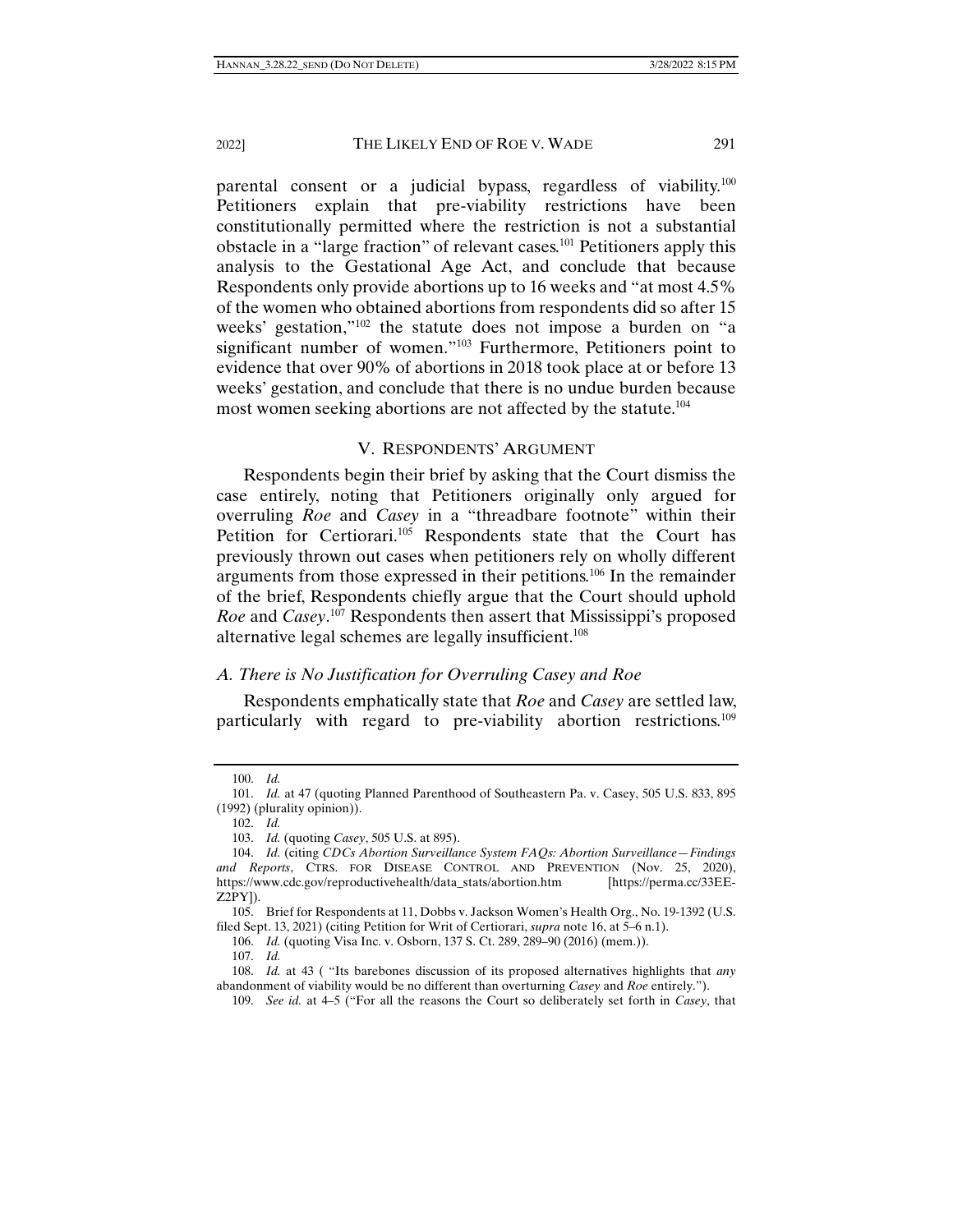Respondents argue that prohibiting abortion bans before viability is the "central principle" underlying these cases.<sup>110</sup> Respondents emphasize that *Casey* makes clear that "viability marks the earliest point at which the State's interest in fetal life is constitutionally adequate to justify" abortion bans.<sup>111</sup>

Next, Respondents reject Mississippi's arguments for overruling the viability line.112 Respondents contend that the Court in *Casey* already considered and rejected all the arguments Mississippi presented in upholding *Roe*'s "central holding" that pre-viability abortions cannot be banned by law.113 In response to Petitioners' contention that the viability line lacks grounding in the Court's jurisprudential history, Respondents highlight a litany of Fourteenth Amendment cases.<sup>114</sup> Pointing out that these cases guarantee "the right to make family decisions and the right to physical autonomy,"115 Respondents posit that "'physical autonomy' and 'bodily integrity' are integral components of" the Due Process Clause's liberty protections,<sup>116</sup> implicitly analogizing to abortion.

Respondents next refute Petitioners' argument that *Casey* and *Roe*'s viability line is unworkable.117 Respondents differentiate between pre-viability abortion *regulations*—examples of which Petitioners cited in their brief to show *Casey*'s unworkability—and previability abortion *bans*, which have never been upheld and do not fall under the purview of the undue burden test. $118$ 

Respondents refute Petitioners' claims that factual developments make *Roe* and *Casey* obsolete.<sup>119</sup> In response to Petitioners' contention that doctors' understanding of when viability occurs may change as science progresses, Respondents assert that viability has consistently

decision must be taken to have settled the question presented.").

 <sup>110.</sup> *Id.* at 9.

 <sup>111.</sup> *Id.* at 13 (quoting Planned Parenthood of Southeastern Pa. v. Casey, 505 U.S. 833, 860 (1992) (majority opinion)).

 <sup>112.</sup> *Id.* at 15.

 <sup>113.</sup> *See id.* at 16 ("After carefully considering every argument for overruling *Roe*—including criticisms of its constitutional analysis and substantive due process in general and claims related to advances in science and medicine—the Court decided to preserve *Roe*'s central holding that 'the woman has a right to choose to terminate her pregnancy' up until viability." (citing *Casey*, 505 U.S. at 870)(plurality opinion))).

 <sup>114.</sup> *Id.* at 17–18.

 <sup>115.</sup> *Id.*

 <sup>116.</sup> *Id.* at 18.

 <sup>117.</sup> *Id.* at 22.

 <sup>118.</sup> *Id.* at 23.

 <sup>119.</sup> *Id.*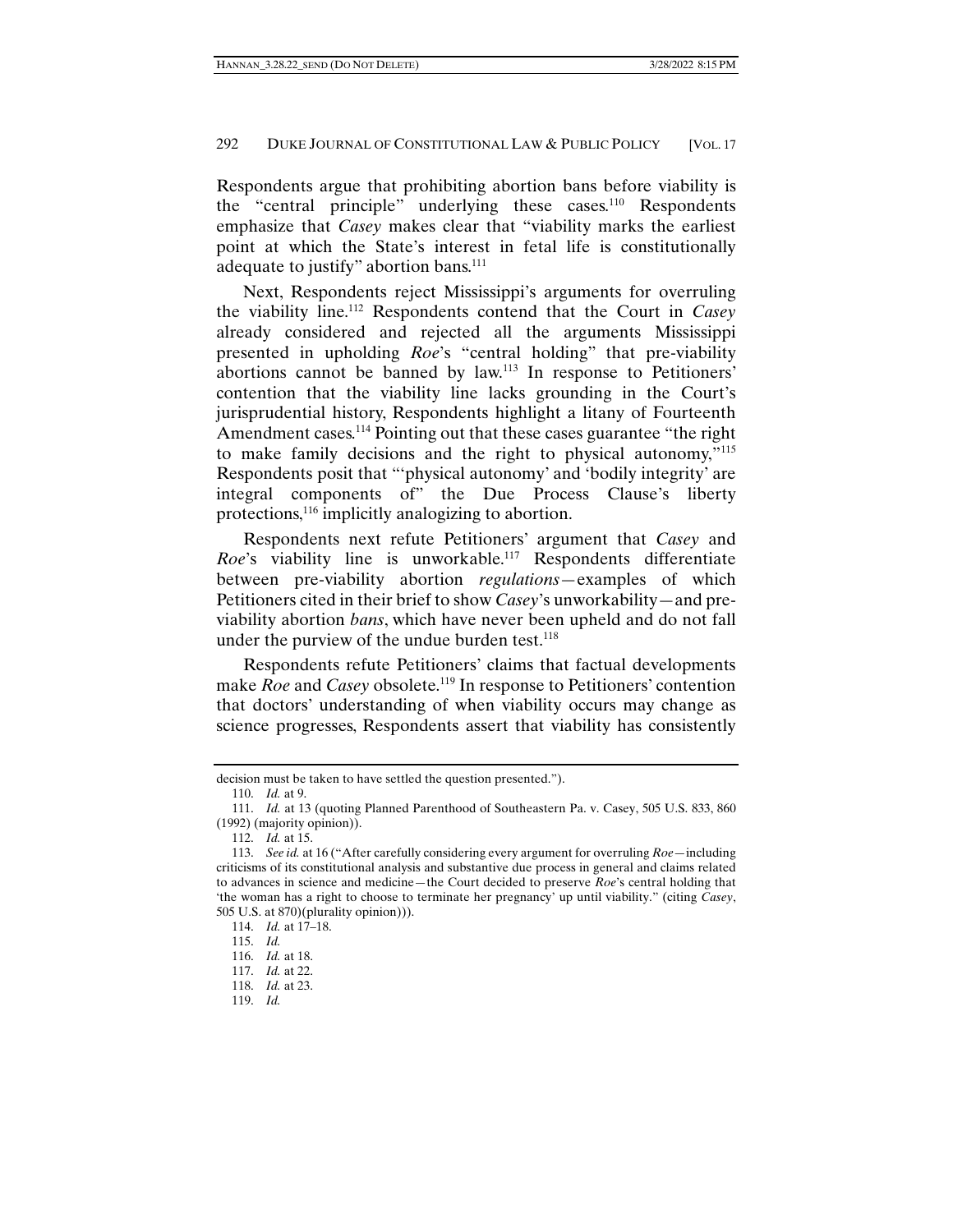been understood to occur at twenty-three to twenty-four weeks since *Casey* was decided, suggesting that our current estimate is settled science.120 Further, Respondents cite *Casey*'s holding that "'[*w*]*henever* it may occur,' viability 'marks the earliest point at which the State's interest in fetal life is constitutionally adequate to justify a legislative ban on' abortion."121

In response to Petitioners' claims about medical advances in understanding fetal development, including fetal pain, Respondents reiterate that the Court considered and rejected these arguments in *Roe* and in *Casey*. 122 Regarding the widespread adoption of contraceptives over the past several decades, which Petitioners claim reduces the need for abortion access, Respondents note that currently over one in four women choose to end pregnancies, demonstrating that abortion is necessary for many.123

Respondents conclude their defense of *Roe* and *Casey* by emphasizing that these precedents protect women's ability to participate equally in society.<sup>124</sup> Respondents highlight the many harms that women face without access to pre-viability abortions, including greater health risks, loss of educational and career opportunities, increased likelihood of experiencing poverty, and negative economic impacts.<sup>125</sup>

# *B. Petitioners Offer No Alternative to the Viability Line that Would Sustain a Stable Right to Abortion*

In their second section, Respondents reject Petitioners' alternative grounds for upholding the Gestational Age Act should the Court uphold *Roe* and *Casey*. 126 First, Respondents state that if the Court declines to determine which standard of review should apply to abortion restrictions, future courts will have no guidance in assessing other states' abortion restrictions.127 Per Respondents, leaving the standard of review undetermined—even without directly overturning

 <sup>120.</sup> *Id.* at 24–25 (quoting Planned Parenthood of Southeastern Pa. v. Casey, 505 U.S. 833, 860 (1992) (plurality opinion)).

 <sup>121.</sup> *Id.* at 24 (quoting *Casey*, 505 U.S. at 860).

 <sup>122.</sup> *Id.* at 32.

 <sup>123.</sup> *Id.* at 35.

 <sup>124.</sup> *Id.*

 <sup>125.</sup> *Id.* at 38–40.

 <sup>126.</sup> *Id.* at 43.

 <sup>127.</sup> *See id.* (arguing that Petitioners' "proposal would leave women, state officials, and the lower courts at sea").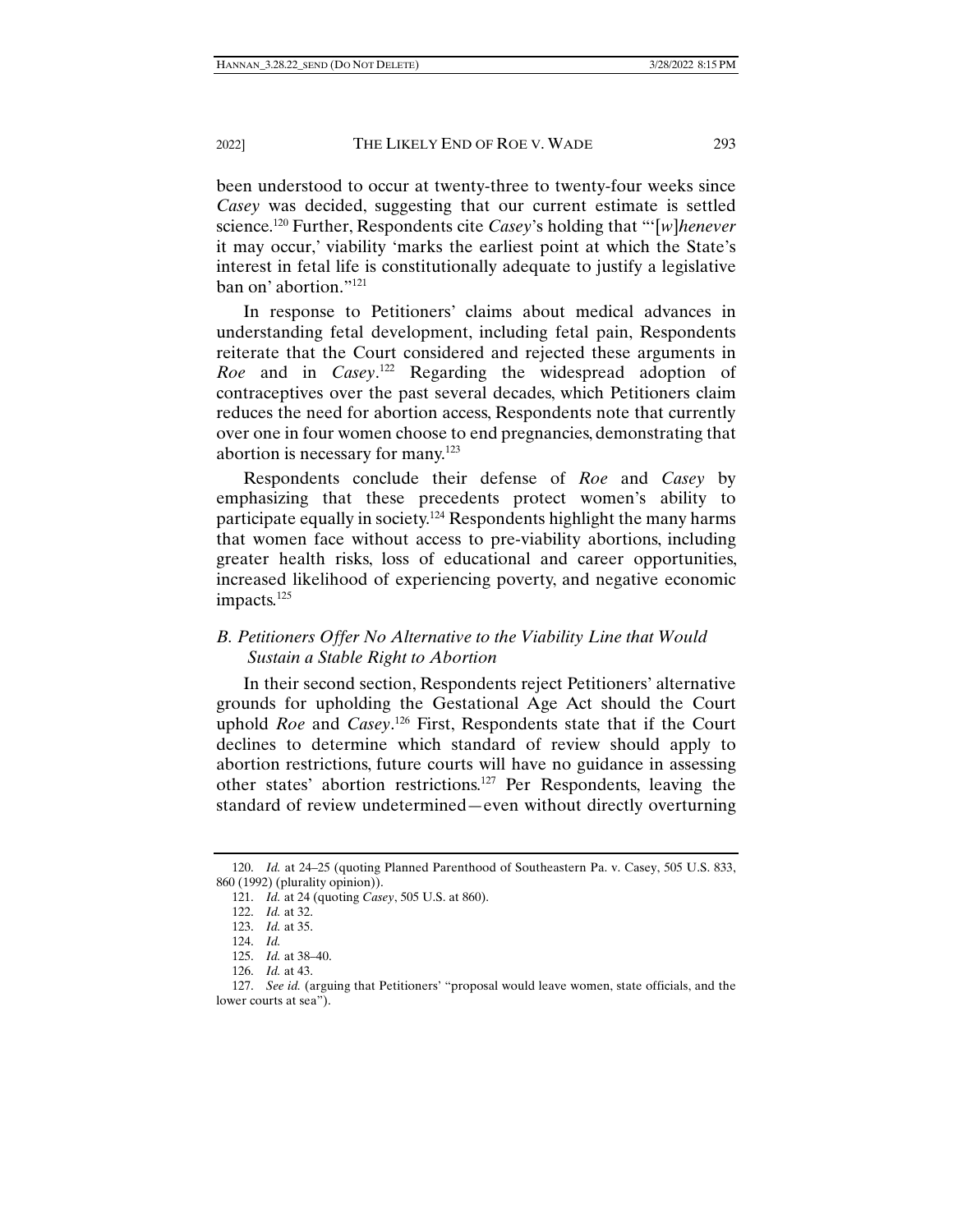*Roe* and *Casey*—would signal that "anything goes" and open the door for future courts to uphold bans at any stage of pregnancy.<sup>128</sup> Respondents emphasize that this uncertainty would lead to significant burdens on women seeking abortions and incentivize many women to perform abortions outside the medical system, posing great health risks and potential criminal liability.<sup>129</sup>

Respondents similarly refute Mississippi's alternative solution that the Court uphold the statute under an undue burden analysis.<sup>130</sup> In response to Petitioners' claim that relatively few women will be impacted should Respondents be forced to end abortion care a week earlier—at fifteen weeks rather than the sixteen week cutoff currently used at Jackson Women's Health Organization—Respondents stress that constitutional protections exist regardless of the size of the protected minority.131 Respondents conclude that upholding the ban under either of Petitioners' proposed alternatives would functionally result in the same consequences as overturning *Roe* and *Casey* entirely—"attempts by half the states in the Nation to forbid abortion entirely, and a judiciary left without tools to manage the resulting litigation."<sup>132</sup>

## VI. ORAL ARGUMENT

## *A. Petitioners' Oral Argument*

The Justices' questions at oral argument suggested that a majority of the Court intends to overturn *Roe* and *Casey* in their entirety. The Mississippi Solicitor General, Scott Stewart, began oral argument by reiterating that Mississippi not only believes the Gestational Age Act is constitutional, but also that *Roe* and *Casey* should be overturned.133 Justice Sotomayor pointedly asked him whether the Court would "survive the stench" created by reversing precedent on such a politically divisive issue, especially when the sponsors of the challenged bill directly stated they were enacting the law "because we have new justices" on the Supreme Court.<sup>134</sup> During this exchange, she also stated

 <sup>128.</sup> *Id.* at 45.

 <sup>129.</sup> *Id.* at 46.

 <sup>130.</sup> *Id.* at 47.

 <sup>131.</sup> *Id.* at 49.

 <sup>132.</sup> *Id.* at 50.

 <sup>133.</sup> Transcript of Oral Argument at 4–6, Dobbs v. Jackson Women's Health Org., No. 19- 1392 (U.S. argued Dec. 1, 2021).

 <sup>134.</sup> *Id.* at 14–15.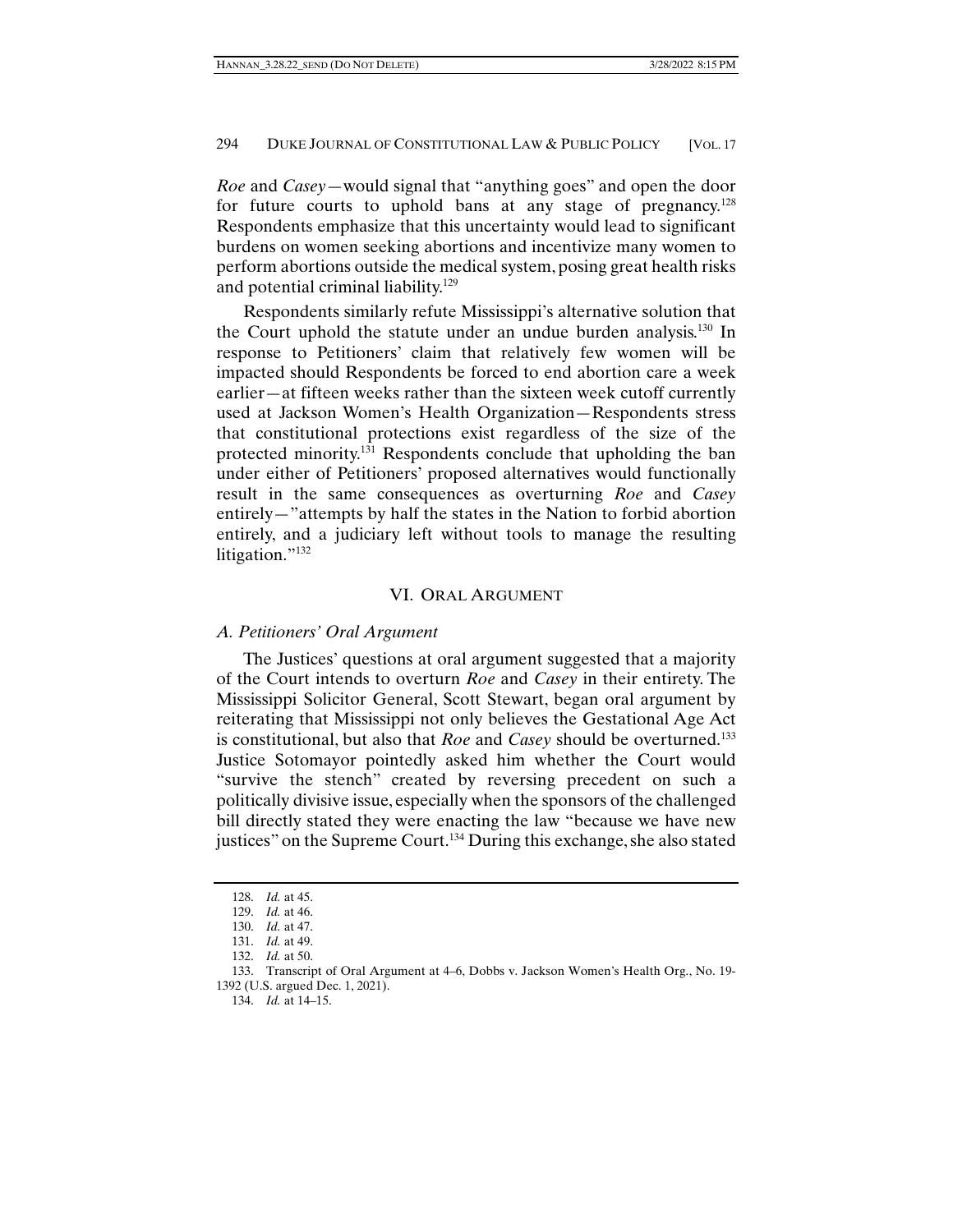that *Casey* already "went through every one of" the *stare decisis* factors in assessing whether to uphold *Roe*, and Mississippi was simply articulating that it disagreed with the Court's determination.135

The conservative Justices asked Mr. Stewart several rhetorical questions to poke holes in the liberal Justices' defenses of *Roe* and *Casey*. 136 Justices Sotomayor and Breyer then pressed Stewart to distinguish *Roe* from the other Substantive Due Process cases Mississippi argued should still be upheld.<sup>137</sup> Justice Kagan added that, to her, it appeared that the United States was in exactly the same situation now as it was in when *Roe* was decided, except that fifty additional years of precedent have accumulated in the interim.<sup>138</sup>

Chief Justice Roberts asked Mr. Stewart to explain why Mississippi focused so heavily on overturning *Roe* and *Casey* in its brief when it hardly mentioned such a prospect in its petition for certiorari.<sup>139</sup> Mr. Stewart did not mention the change in the Court's composition that occurred between the two filings.140 He instead insisted that Mississippi was simply trying to present every possible argument to support its  $law.<sup>141</sup>$ 

Justice Kavanaugh asked whether Mississippi believed the Constitution permitted the government to "itself prohibit abortion" uniformly across the country—Mr. Stewart said it did not.<sup>142</sup> Justice Kavanaugh then suggested that Mississippi was essentially arguing that the Constitution was "silent" on abortion and that therefore the issue

 <sup>135.</sup> *Id.* at 16.

 <sup>136.</sup> *See id.* at 19 ("CHIEF JUSTICE ROBERTS: . . . [W]as [viability] an issue in [*Roe*]? . . . MR. STEWART:... My understanding is no.... CHIEF JUSTICE ROBERTS: In fact, if I remember correctly, . . . Justice Blackmun said that the viability line was—actually was dicta."); *see also id.* at 22–24. In this exchange, Justice Sotomayor stated that many Due Process cases rely on extratextual Constitutional interpretations, and that overturning *Roe* would threaten these cases. *Id.* at 22–23. Justice Barrett interjected and asked Mr. Stewart whether he believed overturning *Roe* would have such an effect; he replied that it would not. *Id.* at 24.

 <sup>137.</sup> *Id.* at 26–27. Specifically, Justice Sotomayor asked Mr. Stewart to explain why his argument would not also necessitate overturning *Griswold v. Connecticut*, 381 U.S. 479 (1965); *Lawrence v. Texas*, 539 U.S. 558 (2003); and Obergefell v. Hodges, 576 U.S. 644 (2015). Transcript of Oral Argument, *supra* note 133, at 27.

 <sup>138.</sup> Transcript of Oral Argument, *supra* note 133, at 34.

 <sup>139.</sup> *Id.* at 37.

 <sup>140.</sup> After Mississippi filed its Petition for Certiorari, but before it filed its merits brief, Justice Ginsburg died and was replaced with Justice Barrett. *See* Barbara Sprunt, *Amy Coney Barrett Confirmed To Supreme Court, Takes Constitutional Oath*, NPR (Oct. 26, 2020, 8:07 PM), https://www.npr.org/2020/10/26/927640619/senate-confirms-amy-coney-barrett-to-the-supremecourt (stating that Justice Barrett was confirmed on October 26, 2021). For further discussion of this change and its potential impacts on this case, see discussion *infra* Section VII.A.

 <sup>141.</sup> Transcript of Oral Argument, *supra* note 133, at 38.

 <sup>142.</sup> *Id.* at 43.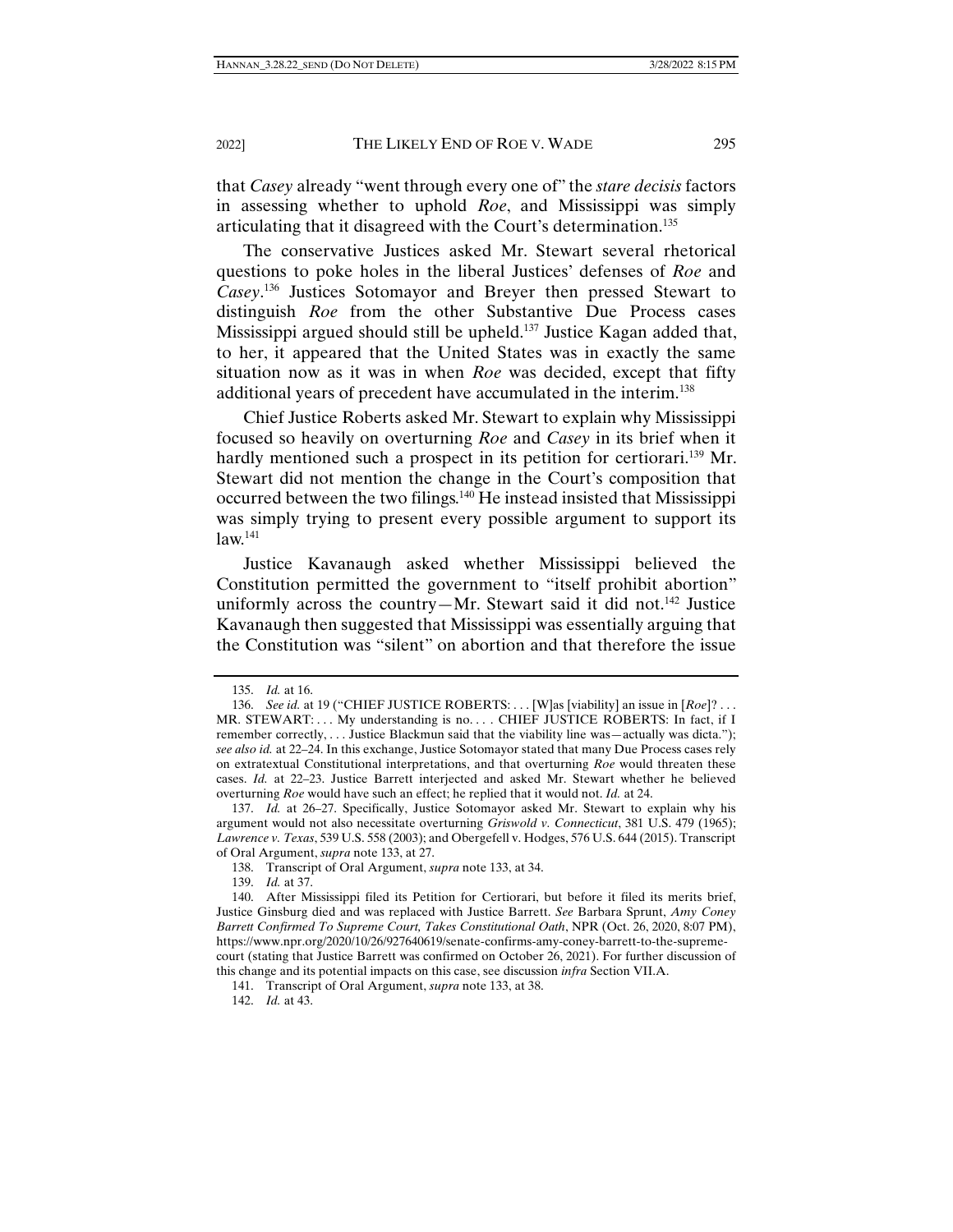should be decided on a state-by-state basis.<sup>143</sup>

## *B. Respondents' Oral Argument*

Arguing for the Respondents, Center for Reproductive Rights attorney Julie Rikelman stated that Mississippi's law was unconstitutional for three reasons: *stare decisis* supports *Roe* and *Casey*, these cases were correctly decided, and the law would harm women.<sup>144</sup>

Chief Justice Roberts pressed Ms. Rikelman on why Respondents believed viability was an appropriate point after which women's right to choose to have an abortion may be restricted, noting the United States "share[s] that [viability] standard with the People's Republic of China and North Korea."145 Ms. Rikelman responded that only a brightline viability rule would be workable for the courts, and predicted that if Mississippi's 15-week ban were allowed, nothing would stop states from enacting bans even sooner in pregnancy.<sup>146</sup>

Justice Barrett questioned why safe haven laws do not nullify Respondents' arguments about the burdens of raising an unwanted child, because mothers can simply relinquish their babies to the state.<sup>147</sup> Justice Gorsuch asked why the undue burden standard could not simply be applied to pre-viability abortion bans.<sup>148</sup> Justice Alito continued the Chief Justice's line of questioning about the viability line. He posited that the mother's interests do not change on the day of viability, and then asked what philosophical arguments support Respondents' contention that the fetus's interest in life manifests at viability.149 Ms. Rikelman responded that viability is the most logical point between conception and birth for the government to draw a clear  $line<sup>.150</sup>$ 

Justice Thomas asked whether Respondents believed the right to abortion was founded in the right to privacy, autonomy, or some other protection.151 Ms. Rikelman stated that abortion is protected by the right to "liberty" ensured by the Fourteenth Amendment, emphasizing

 <sup>143.</sup> *Id.*

 <sup>144.</sup> *Id.* at 47–48.

 <sup>145.</sup> *Id.* at 53–54.

 <sup>146.</sup> *Id.*

 <sup>147.</sup> *Id.* at 55–56. For a discussion of safe haven laws, see *supra* notes 77–79 and accompanying text.

 <sup>148.</sup> Transcript of Oral Argument, *supra* note 133, at 62.

 <sup>149.</sup> *Id.* at 65–66.

 <sup>150.</sup> *Id.* at 66.

 <sup>151.</sup> *Id.* at 71.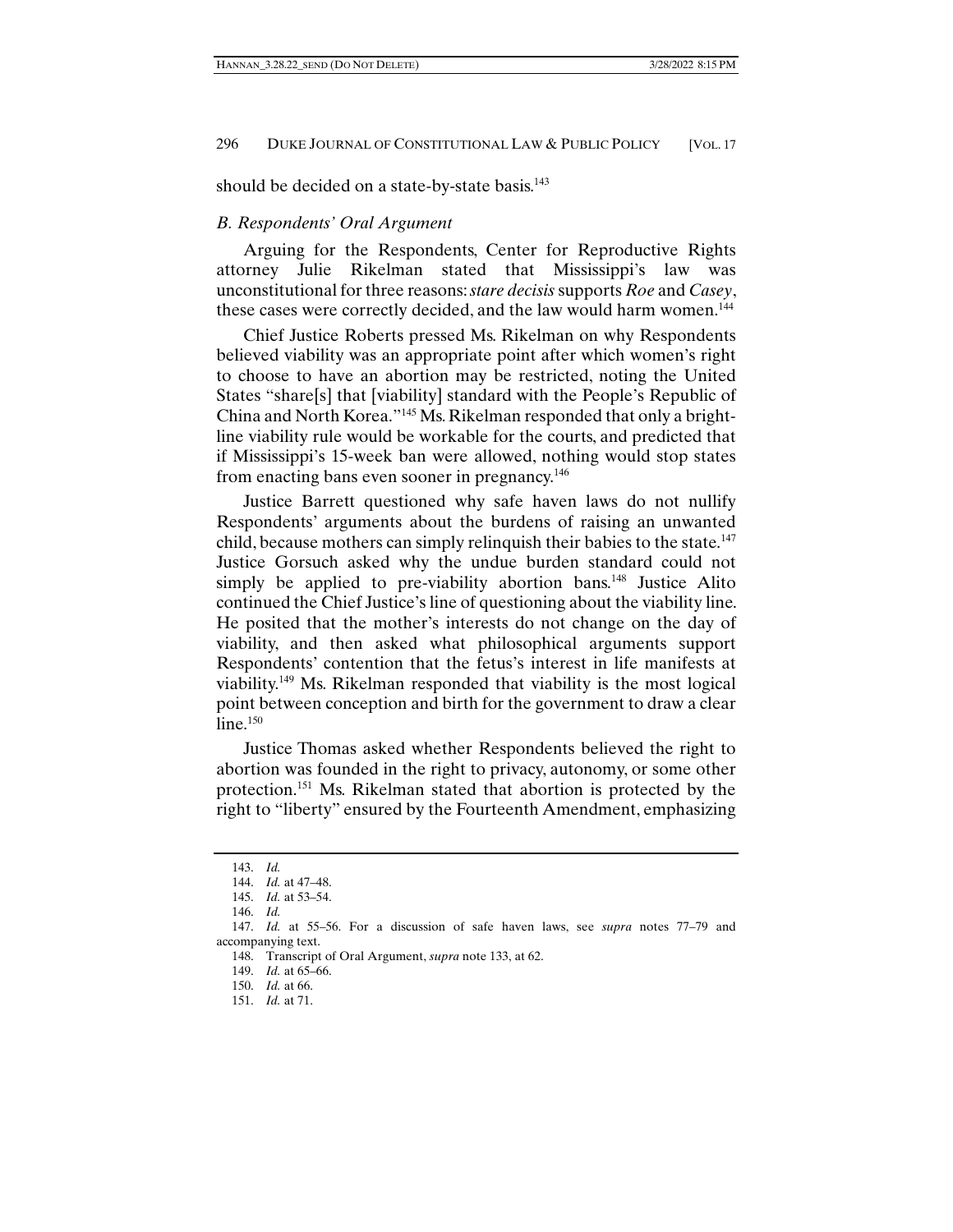that in past cases regarding "family, marriage, and childrearing" the Court has applied Due Process at "a higher level of generality."152

As he did during Mr. Stewart's argument, Justice Kavanaugh asked why the Court should not simply take a "neutral" position and leave abortion for the states to decide individually, given the divisiveness of abortion law and the Constitution's silence on the issue.153 Turning to *stare decisis*, he continued by listing several landmark cases in which the Court overturned precedent on constitutional issues, and asked why the Court shouldn't similarly overturn *Roe* if it concluded it was "seriously wrong."154

After Ms. Rikelman's argument, United States Solicitor General Elizabeth Prelogar argued on behalf of the United States in support of the Respondents. Her argument emphasized the fundamentality of abortion rights and the negative consequences Respondents believed would occur should the Court overturn precedent.<sup>155</sup> The most significant exchange was a contentious line of inquiry in which Justice Alito tested General Prelogar's interpretation of what being "wrongly decided" means for a case in *stare decisis* analysis.156 He asked whether a decision being "egregiously wrong"—without more—was sufficient to overturn a past decision.<sup>157</sup> He then asked, if not, whether a Court deciding a segregation case immediately after deciding *Plessy v. Ferguson* could overrule *Plessy* despite no changes in legal or factual circumstances since the case was decided.158 General Prelogar first pointed to the facts that "had become clear" about separate-but-equal segregation after *Plessy* as sufficient to overrule the case.159 She later clarified that she meant that the facts already supported overruling *Plessy* "the moment it was decided."<sup>160</sup> She went on to state that the Court has never overruled precedent solely because it concluded the

156. *Id.* at 93.

157. *Id.* at 91.

 <sup>152.</sup> *Id.* at 73.

 <sup>153.</sup> *Id.* at 77; *see also id.* at 107 ("JUSTICE KAVANAUGH: . . . When you have those two interests at stake and both are important, as you acknowledge, why not—why should this Court be the arbiter rather than Congress, the state legislatures, state supreme courts, the people being able to resolve this?").

 <sup>154.</sup> *Id.* at 79–80.

 <sup>155.</sup> *See id.* at 84–85 (arguing that the right to choose is "fundamental" and that the "realworld effects of overruling [*Roe*] and [*Casey*] would be severe and swift").

 <sup>158.</sup> *Id. at* 92; *see also* Plessy v. Ferguson, 163 U.S. 537, 548 (1896). In *Plessy*, the Court upheld a Louisiana law that segregated passenger cars on trains by race. *Id.*

 <sup>159.</sup> Transcript of Oral Argument, *supra* note 133, at 92.

 <sup>160.</sup> *Id.* at 93.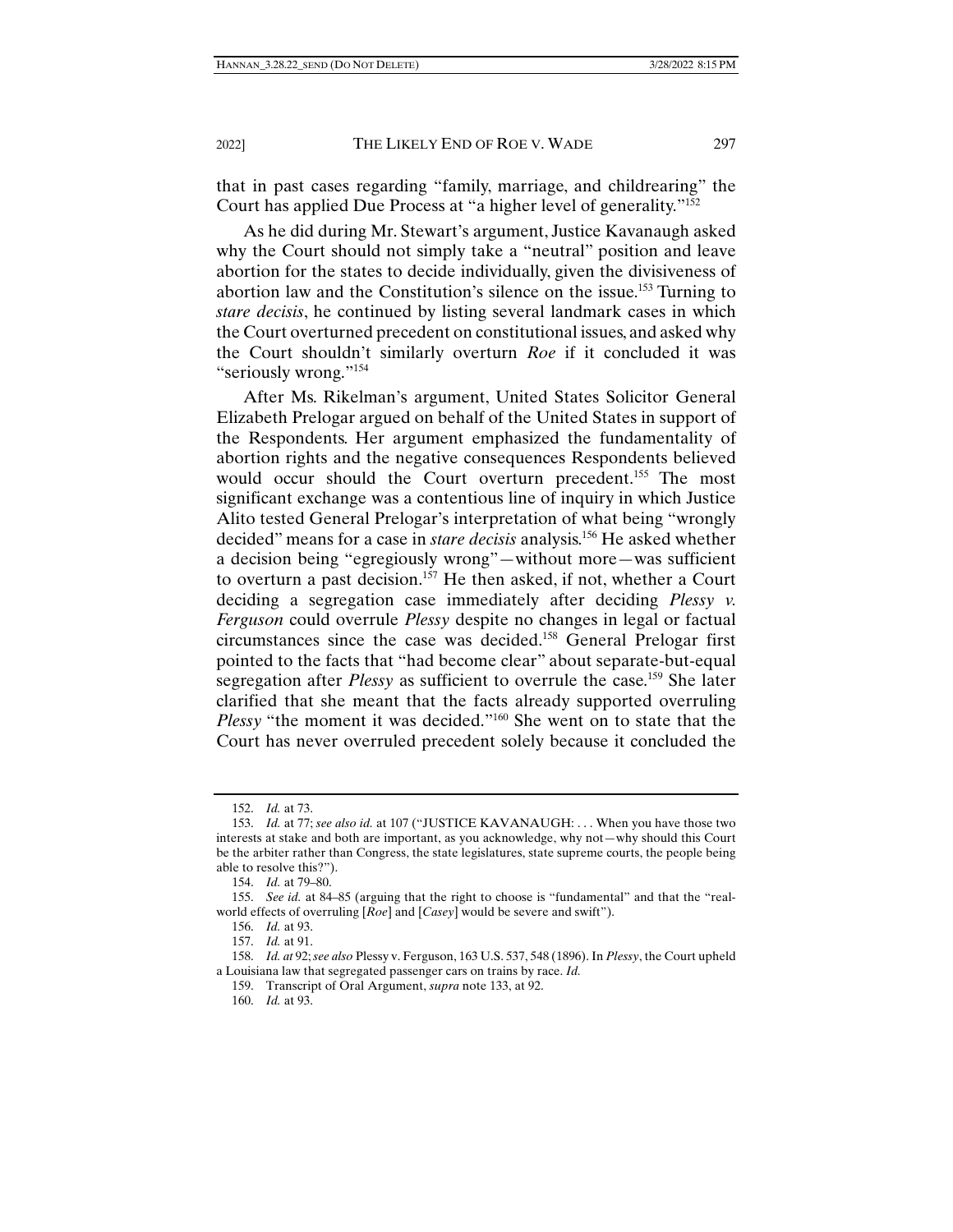previous decision was wrong.161

In questioning General Prelogar, Chief Justice Roberts made clear that "the thing that is at issue before us today is [a ban at] 15 weeks," casting aside General Prelogar's warnings about subsequent state bans at even earlier stages that will likely follow should the Court overrule *Roe*. 162 Justice Gorsuch concluded his questioning by asking if Respondents would be able to articulate any other principled line if the Court were to strike down the viability line.163 General Prelogar reiterated that viability is the only principled line that can be drawn.164

#### VII. ANALYSIS

## *A. How the Court Should Rule*

The Court should refuse to overturn *Roe* and *Casey* and subsequently uphold the lower courts' rulings striking down the Mississippi law. Petitioners have failed to convincingly assert that these precedents are unworkable, have been outmoded by legal and factual developments, or have not engendered significant reliance interests.<sup>165</sup>

Perhaps Mississippi's most serious argumentative error is conflating an abortion *regulation* with an abortion *ban*. 166 In asserting that the Court's precedents are unworkable, Petitioners primarily attack the undue burden standard announced in *Casey*. 167 Yet, this standard only applies to abortion regulations. *Casey* makes clear that "a State *may not prohibit* any woman from making the ultimate decision to terminate her pregnancy before viability."168 Even accepting Petitioners' assertion that the undue burden standard is applicable here and that "[t]here is no objective way to decide whether a burden is

 <sup>161.</sup> *Id.* at 94–95.

 <sup>162.</sup> *Id.* at 101.

 <sup>163.</sup> *Id.*

 <sup>164.</sup> *Id.*

 <sup>165.</sup> *See* Planned Parenthood of Southeastern Pa. v. Casey, 505 U.S. 833, 854–55 (1992) (plurality opinion) (noting that in assessing whether to overrule a past ruling, the Court considers the rule's "workability," whether it is subject to "reliance," and whether laws of facts have changed since the rule was decided so as to make the rule inapplicable).

 <sup>166.</sup> *See* Brief for Respondents, *supra* note 105, at 23 (noting this inconsistency); *see also*  Brief for the United States as Amicus Curiae Supporting Respondents at 11, No. 19-1392 (U.S. filed Sept. 20, 2021) (noting the same).

 <sup>167.</sup> *See* Brief for Petitioners, *supra* note 3, at 19–22 (discussing the workability of heightened scrutiny for abortion restrictions while failing to distinguish between a mere regulation and an outright ban).

 <sup>168.</sup> *Casey*, 505 U.S. at 879 (emphasis added).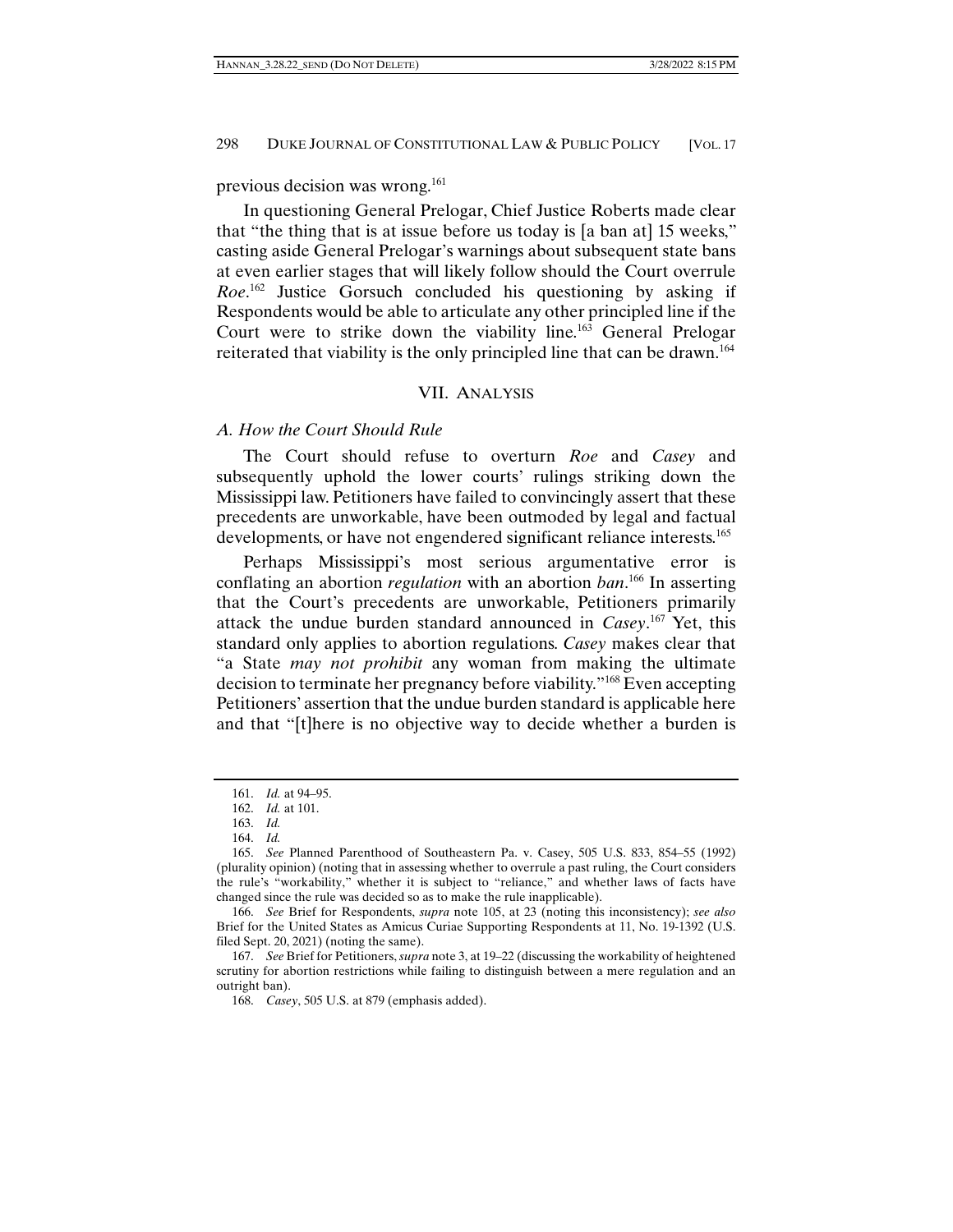'undue,'"169 this does not necessitate overturning *Casey*. A ban on abortions at fifteen weeks necessarily imposes a "substantial obstacle in the path of a woman seeking an abortion of a nonviable fetus,"170 and therefore automatically fails to meet the undue burden standard.171 Thus, the standard remains workable for laws like the Gestational Age Act.

Mississippi also neglects to articulate any factual developments since *Roe* and *Casey* that require that the Court overturn these precedents. Petitioners point to "safe haven" laws enacted after *Casey*, claiming they nullify the burdens of raising an unwanted child.172 However, this ignores the fact that adoption was available to mothers when *Roe* was decided, and the Court determined that the burdens of pregnancy alone were sufficient to protect abortion rights.173 Similarly, the increase in access to contraception since *Roe* and *Casey* is not helpful for Petitioners' argument. As Respondents point out, contraceptives are not universally available for all women—especially not for women of lower socioeconomic status.174 Abortion remains an essential tool in preventing the burdens of unwanted pregnancy and childbirth, as evidenced by the fact that one in four women today have chosen to receive an abortion, $175$  and by the fact that thousands of abortions are performed in Mississippi every year.176

Respondents are also correct in refuting Mississippi's assertion that no reliance interests exist based on *Roe* and *Casey*. Mississippi is wrong that individuals have not relied on *Roe* and *Casey* because of the Court's "fractured, unsettled jurisprudence" on abortion restrictions. Although the Court has disagreed in applying the undue burden standard to abortion *regulations*, 177 the Court has never wavered on

 <sup>169.</sup> Brief for Petitioners, *supra* note 3, at 19 (quoting *Casey*, 505 U.S. at 877).

 <sup>170.</sup> *Casey*, 505 U.S. at 877.

 <sup>171.</sup> *See id.* (defining an undue burden as imposing a substantial obstacle on the woman seeking an abortion).

 <sup>172.</sup> Brief for Petitioners, *supra* note 3, at 29.

 <sup>173.</sup> Transcript of Oral Argument, *supra* note 133, at 57.

 <sup>174.</sup> Brief for Respondents, *supra* note 105, at 35.

 <sup>175.</sup> *Id.*

 <sup>176.</sup> *See* 2019 CTRS. FOR DISEASE CONTROL AND PREVENTION, ABORTION SURVEILLANCE — UNITED STATES ANN. REP. 14 tbl.2 (tallying over 3,000 abortions performed in Mississippi in the previous year).

 <sup>177.</sup> *Compare* June Med. Servs. L.L.C. v. Russo, 140 S. Ct. 2103, 2112–13 (2020) (approving of the District Court's approach to determining an undue burden, which it conducted by assessing both whether the statute imposes a "substantial obstacle" as well as whether it imparts any "health-related benefit[s]"), *with id.* at 2135–36 (Roberts, C.J., concurring) (stating that *Casey* requires no such balancing test, and that the undue burden standard instead mandates only that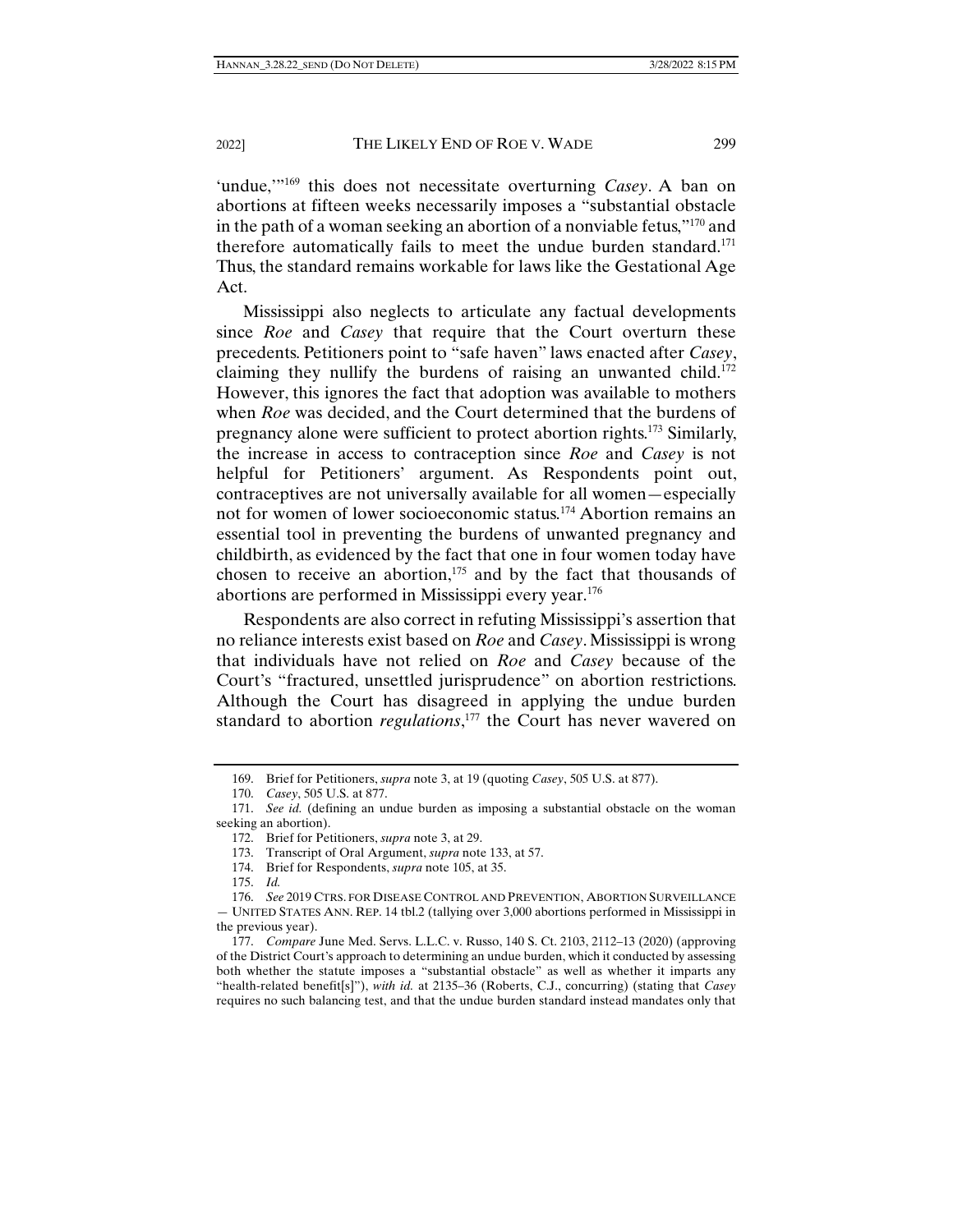*Casey*'s prohibition of pre-viability abortion *bans*, so reliance based on this precedent is reasonable. Mississippi is correct that abortions are in almost all cases an "unplanned response" to "unplanned activity."178 Access to abortion, however, permeates decision-making in a variety of ways, affecting personal and professional decisions in a profound manner. Women choose to enter relationships, move in with partners, embark on certain career paths, and much more with the knowledge that abortion access frees them from the burdens of an unplanned pregnancy. It is overly myopic to doubt the existence of reliance on *Roe*  and *Casey* merely because the specific act of becoming pregnant is often unanticipated.

Similarly, Respondents correctly counter Petitioners' alternative argument that the viability line should be discarded.179 Petitioners' first alternative—that the Court uphold the statute and leave the standard of review issue for another day—would leave courts with no standard to apply to the numerous other abortion prohibitions that would immediately come into effect in other states.<sup>180</sup> Their second alternative—that the Court should uphold the statute under the undue burden standard because it doesn't impose a substantial obstacle for "a significant number of women"181—is incongruous with how that language was applied in *Casey*. In *Casey*, the Court used this "large fraction" language to identify the pool of women to be assessed in the undue burden analysis. Regarding the spousal notification requirement at issue in *Casey*, the Court asked what proportion of women would face a substantial obstacle among the pool of "married women seeking abortions who do not wish to notify their husbands of their intentions and who do not qualify for one of the statutory exceptions to the notice requirement."182 These women form the denominator of the equation; the test asks how many women *who are impacted by the restriction* are unduly burdened. The analogous cohort in *Dobbs* is the pool of women who want or need to receive abortions after fifteen weeks. Among these women, 100% face a substantial obstacle from the statute,

the Court assess whether the statute imposes a "substantial obstacle" to abortion access).

 <sup>178.</sup> Brief for Petitioners, *supra* note 3, at 34 (quoting Planned Parenthood of Southeastern Pa. v. Casey, 505 U.S. 833, 856 (1992) (plurality opinion)).

 <sup>179.</sup> *See id.* at 38 (arguing that the Court should reject any rule that would bar a state from prohibiting elective abortions pre-viability, regardless of how it decides on the question of scrutiny for abortion regulations).

 <sup>180.</sup> *See* Brief for Respondents, *supra* note 105, at 41–43 (noting laws in multiple states prohibiting abortion before viability).

 <sup>181.</sup> Brief for Petitioners, *supra* note 3, at 47 (quoting *Casey*, 505 U.S. at 895).

 <sup>182.</sup> *Casey*, 505 U.S. at 895.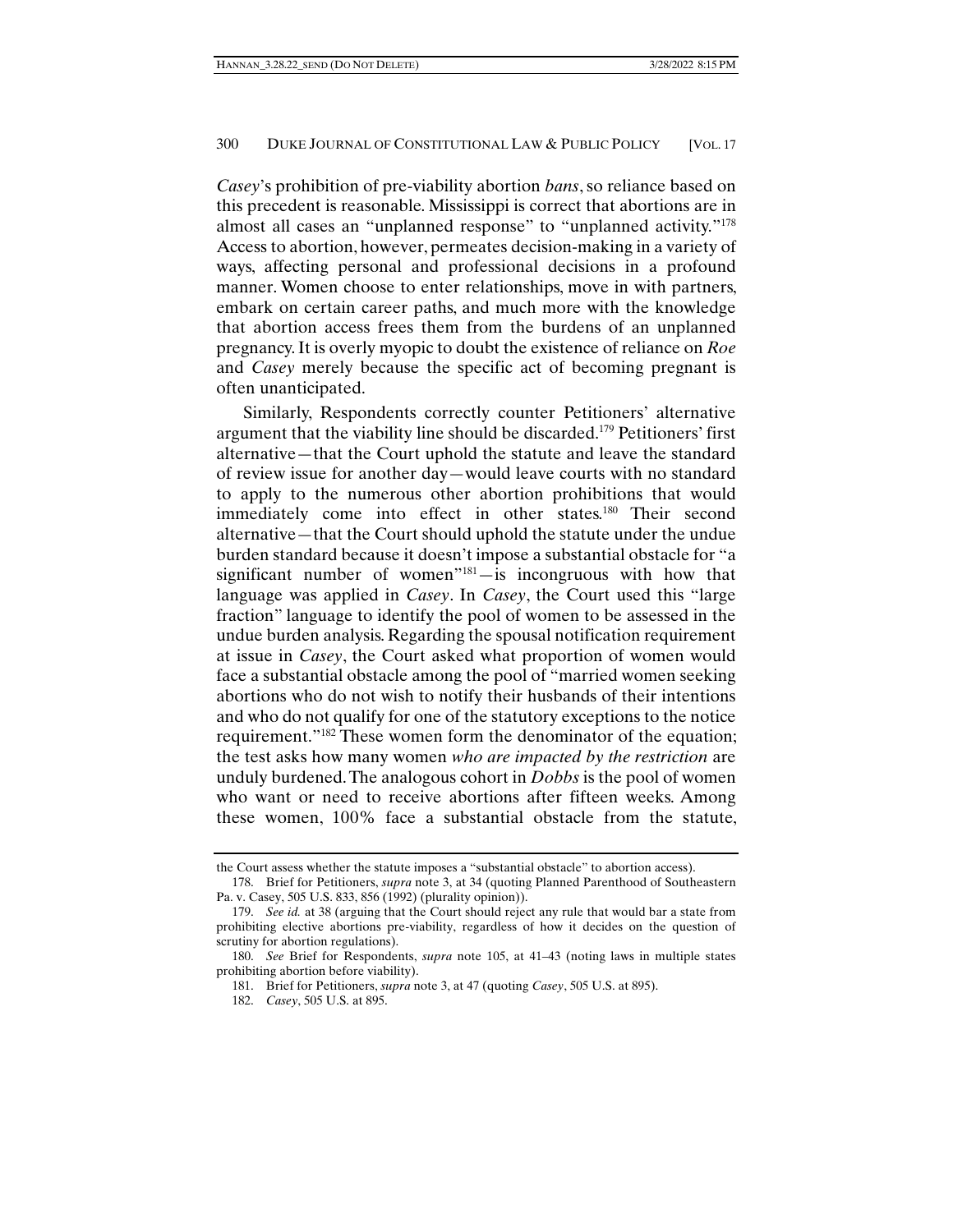namely, that the statute makes their abortion illegal.<sup>183</sup>

Last, there is a strong case that Mississippi used improper means to argue that *Roe* and *Casey* should be wholly overruled. Mississippi's Petition for Certiorari was filed on June 15, 2020,<sup>184</sup> while Justice Ginsburg was still alive and serving on a Court where Chief Justice Roberts served as the ideological "swing vote" on abortion cases.<sup>185</sup> Months before Petitioners filed their merits brief in July 2021,<sup>186</sup> Justice Ginsburg died and was replaced by Justice Barrett, marking a rightward shift in the Court's alignment on abortion. Petitioners likely thought that the Court's new composition would be more receptive to an argument for overruling *Roe* entirely, so they changed direction to emphasize this option in their merits brief.<sup>187</sup> Courts have declined to accept arguments made in this manner in the past.<sup>188</sup> The Court should also do so here, as Petitioners' approach—and their attempt to hide their obvious motivations<sup>189</sup>—represent the worst in judicial gamesmanship and further emphasize the partisan undercurrent in this case.

## *B. How the Court Will Likely Rule*

Justices Breyer, Kagan, and Sotomayor will most likely vote to strike down the Gestational Age Act based on their reasoning in *Hellerstedt*. 190 Based on the dissents in *June Medical*, Justices Thomas, Alito, Gorsuch, and Kavanaugh will likely vote to uphold the statute,

 <sup>183.</sup> The only clinic in the state doesn't offer abortions after sixteen weeks**.** Brief for Respondents, *supra* note 105, at 6–7. Arguably, the lack of clinics available to perform abortions past sixteen weeks means women who desire an abortion from week sixteen onwards are not affected by the statute. However, these women's legal rights are still altered by the law, regardless of the factual circumstances within the state. Additionally, the law still imposes a substantial obstacle in preventing their abortion access—the obstacle is just rendered moot by the presence of an additional obstacle (the Clinic not providing services after 16 weeks).

 <sup>184.</sup> Petition for Writ of Certiorari, *supra* note 16, at 1.

 <sup>185.</sup> *See* June Med. Servs. L.L.C. v. Russo, 140 S. Ct. 2103, 2136 (2020) (Roberts, C.J., concurring) (siding with the plurality in striking down the abortion restriction, though solely on *stare decisis* grounds).

 <sup>186.</sup> Brief for Petitioners, *supra* note 3, at 1.

 <sup>187.</sup> *See* Kate Shaw et al., *Fourth Dimension Feminism*, STRICT SCRUTINY, at 8:57 (Dec. 1, 2021), https://strictscrutinypodcast.com/podcast/fourth-dimension. In this podcast episode, law professors Kate Shaw, Melissa Murray, and Leah Litman note that Justice Barrett's presence on the Court likely motivated Mississippi's decision to pursue a more aggressive stance on overturning *Roe* and *Casey*.

 <sup>188.</sup> *See supra* notes 106 and accompanying text.

 <sup>189.</sup> *See supra* notes 139–141 and accompanying text.

 <sup>190.</sup> *See generally* Whole Woman's Health v. Hellerstedt, 136 S. Ct. 2292 (2016) (citing *Casey*  and *Roe* favorably and striking down a restriction affecting both pre- and post-viability abortions).